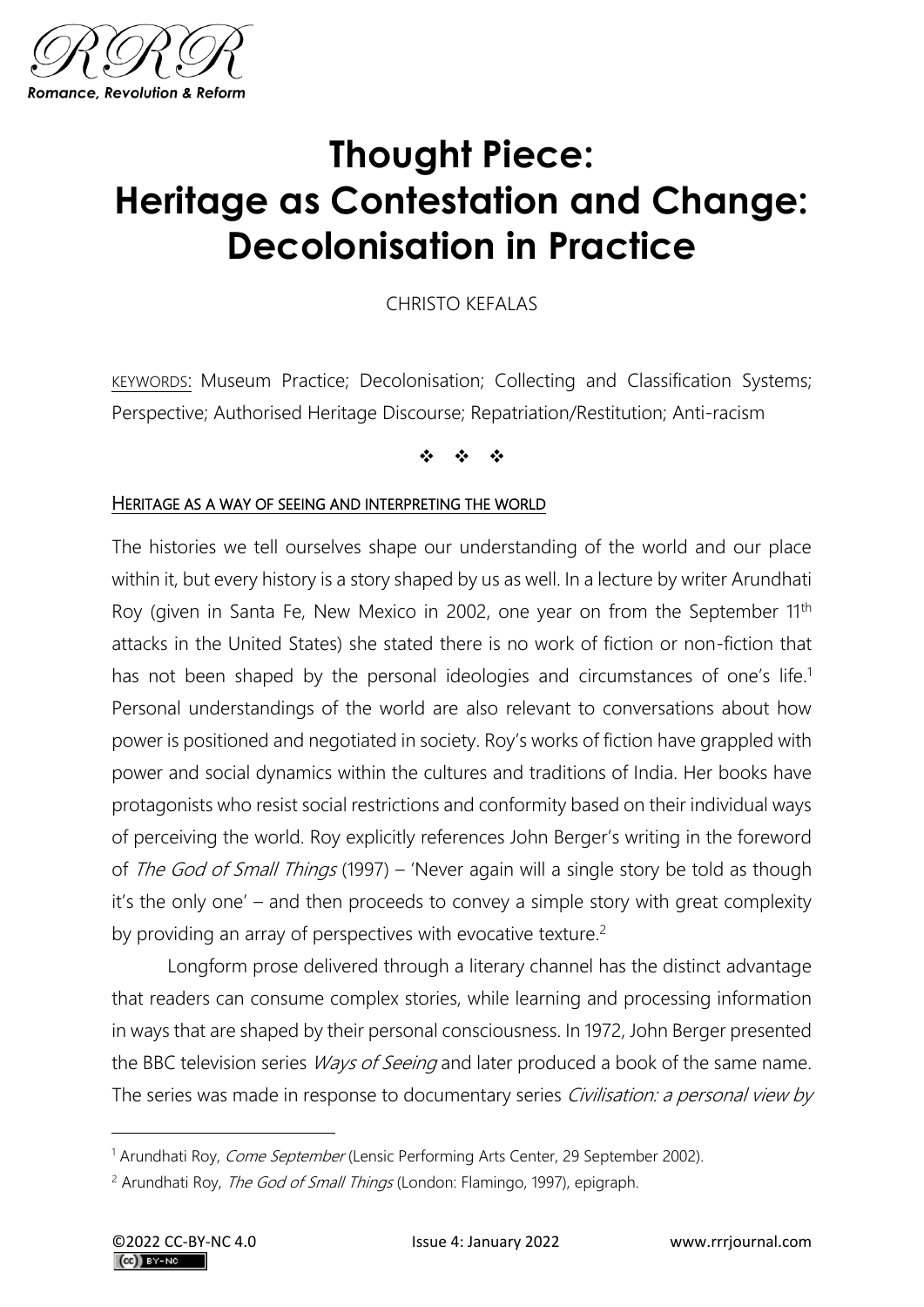

Kenneth Clark in 1969, and it questioned the standards of western aesthetics to highlight the underlying politics of art. *Ways of Seeing* challenged assumptions around a reliance on vision as the only way of knowing. It also outlined ways art is employed as a subjective understanding of ourselves within history, our place in the world, and how we are situated in landscapes. $3$ 

Art, history, heritage – these are all words we use to express elements of the human experience that have value to us. There are reciprocal properties between art, history, and heritage that draw on the subjectivity of experience and emotional affect, where our personal identities integrate with wider national politics. As Berger explains:

The experience of art, which at first was the experience of ritual, was set apart from the rest of life – precisely in order to be able to exercise power over it. Later the preserve of art became a social one. It entered the culture of the ruling class, whilst physically it was set apart and isolated in their palaces and houses. During all this history the authority of art was inseparable from the particular authority of the preserve.<sup>4</sup>

Art continues to accumulate powerful connections at heritage sites when re-examined through a lens of post-colonialism: when we seek to understand a wider range of cultural and historical perspectives.

Global perspectives and global identities have a renewed meaning in today's heritage landscape. As a museum professional, woman of colour, and transplant from the United States, there are inherent privileges as well as burdens in my working career. One of the acute privileges has been my awareness that working in heritage can engender greater understanding of the world through historic reflections on archaeology, anthropology, and art. Working in the heritage sector demands a constant reflection on how we translate information to the public and an awareness that practice must reflect a changing society. One of the acute burdens has been working in a sector that feels quite traditional. Diversification of the workforce as well as decolonisation of heritage practice has been part of the sector's consciousness for many years. Despite this awareness, I find it bewildering how often I find myself making a case for

<sup>&</sup>lt;sup>3</sup> John Berger, and others, *Ways of Seeing* (London: Penguin Books, 1972), p. 11.

<sup>4</sup> Berger and others, p. 32.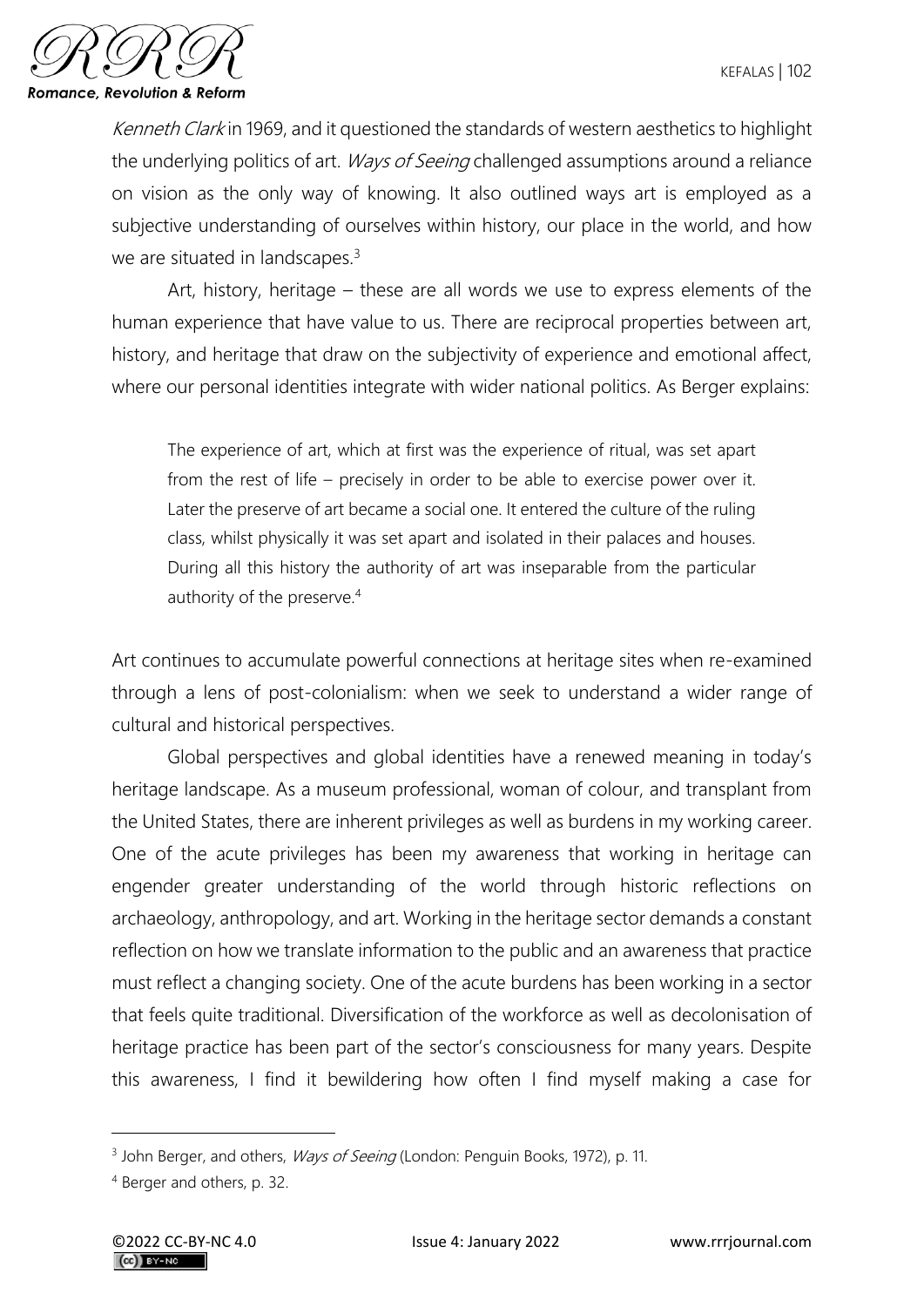

decolonisation needing to become embedded in institutional thinking. Established museum practice has been examined in consideration of increased social global awareness throughout the twentieth and twenty-first centuries. The rationale for that prolonged critique is that the need for decolonisation is pervasive throughout many aspects of heritage, from the language we use to the histories we portray – and this is a task without a definitive point of success. Our current social and political climate has brought even further challenges and contestations of history to the surface, with government parties intervening into heritage narratives and social activists asserting their rights to recalibrate the marginalisation and absence of their community histories.

Decolonisation demands those working in the field recognise the requirement of engaging in ways that respond to the needs of Indigenous communities, but also extends to the institutionalisation of colonial norms and inequalities that affect communities of colour. It is critical to note that decolonisation means understanding where privilege and power comes from to actively shift those advantages towards individuals and communities who have been marginalised and excluded.

Eve Tuck and K. Wayne Yang have persuasively argued that the specific effects of colonialism on Indigenous communities demands a focused approach on reparative justice that addresses Indigenous needs.<sup>5</sup> While I agree about the genesis and need for an Indigenous cultural focus, my specific decolonisation approach is through a lens of reparative justice regarding colonial extractions of art and artefacts mapped onto wider issues of historic representation. These issues must extend to the peoples whose migration or forced subjugation was a part of the colonial expansion project. There are many group identities who find themselves historically underrepresented in our heritage spaces, and their voices must also find representational light through continuous social justice efforts.

Broadly speaking, the heritage sector seeks to communicate stories under the banner of the preservation of history. Preservation and conservation are often used interchangeably, but there are important differences. According to the public body Historic England, preservation has a legal definition that means 'to do no harm', but the organisation also recognises this is only one part of preserving heritage, which is defined as '[a]ll inherited resources which people value for reasons beyond mere

<sup>&</sup>lt;sup>5</sup> Eve Tuck and K. Wayne Yang, 'Decolonization is not a metaphor', *Decolonization: Indigeneity*, Education & Society, 1 (2012), 1-40.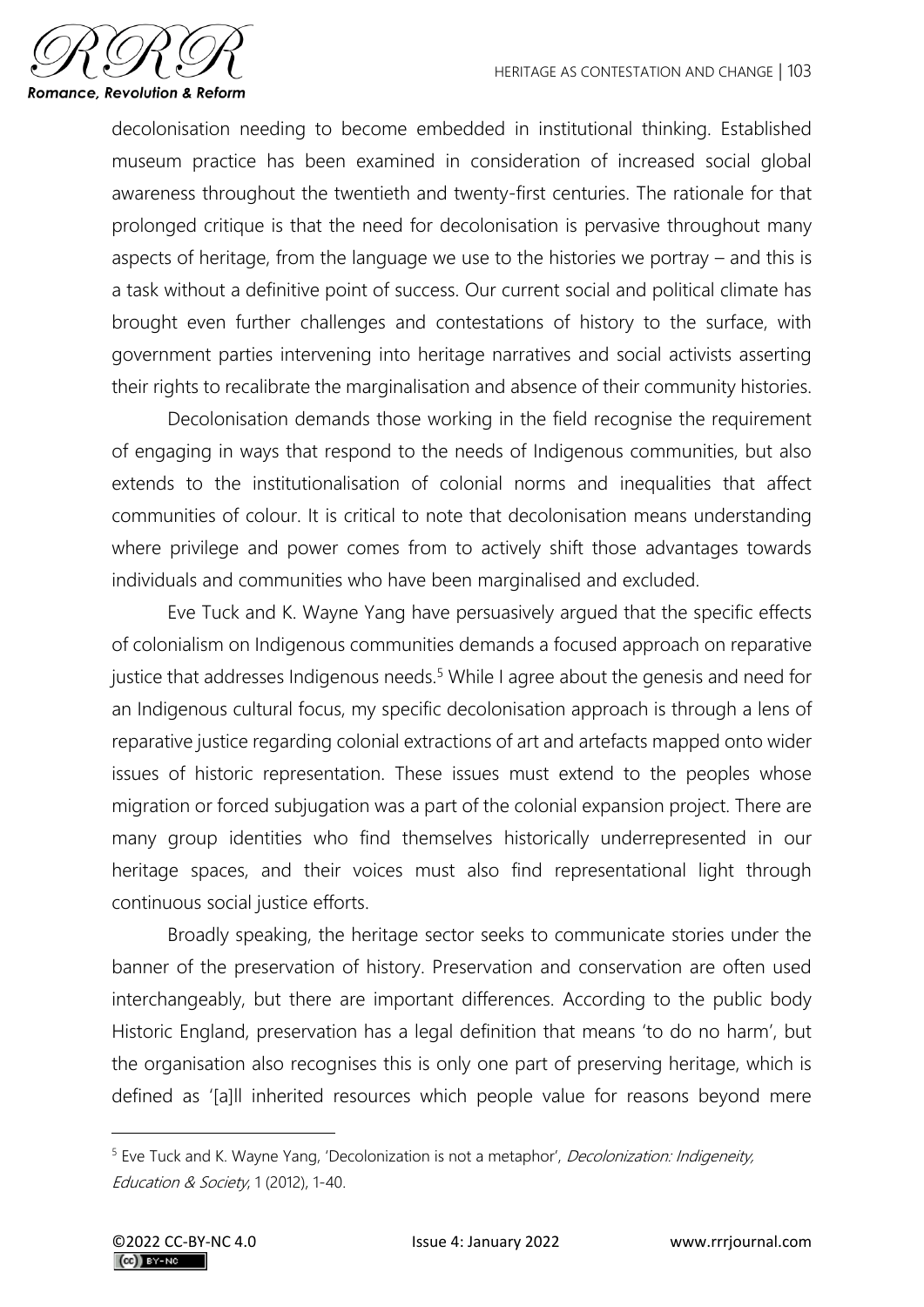

utility'.<sup>6</sup> Supporting a values-based idea of heritage necessitates applying nuance to the word 'conservation', as it allows for ideas that embrace enhancement and recognises that heritage acts as 'a social dynamic reference point and positive instrument for growth and change'.<sup>7</sup>

Conservation, of course, is also a western-derived practice and set of principles that is not without critique. In an anthropological exploration of conservation practices, the authors of *Sensible Objects* (2006) have pointed out key issues around who has the authority to touch, fumigate, or freeze objects, in recognition that these practices of preservation are inadequate to accommodate ways of knowing and interacting with objects from different cultural perspectives.<sup>8</sup> This challenge has also been acknowledged through the International Council of Monuments and Sites policies.

The idea that museums, archives, archaeology sites, libraries, historic buildings, country houses, or other related professionals (connected to heritage through academia and governmental bodies) can communicate historic truths based on the evidence of a preserved past, has been challenged and continues to be contested. Critiques of history presentation as heritage have centred around the nation-building paradigm, where heritage institutions put forward an abridged, simplified, and singular historic narrative, with at least implicit connections to wider political objectives of that time.<sup>9</sup> Historians have also drawn attention to an idealised false consciousness connected to history as a strategy for coping with loss and change within the heritage industry.

<sup>6</sup> Conservation Principles, Policies and Guidance for the Sustainable Management of the Historic Environment (Historic England, 2008) [<https://historicengland.org.uk/images](https://historicengland.org.uk/images-books/publications/conservation-principles-sustainable-management-historic-environment/conservationprinciplespoliciesandguidanceapril08web/)[books/publications/conservation-principles-sustainable-management-historic-](https://historicengland.org.uk/images-books/publications/conservation-principles-sustainable-management-historic-environment/conservationprinciplespoliciesandguidanceapril08web/)

environment/conservationprinciplespoliciesandquidanceapril08web/> [accessed 20 July 2021] (p. 71).

<sup>7</sup> Historic England, p. 15; 'International Cultural Tourism Charter: Managing Tourism at Places of Heritage Significance' (ICOMOS, 1999), [<https://www.icomos.org/charters/tourism\\_e.pdf>](https://www.icomos.org/charters/tourism_e.pdf) [accessed 20 July 2021] (p. 1).

<sup>&</sup>lt;sup>8</sup> Elizabeth Edwards, Chris Gosden, and Ruth B. Phillips, Sensible objects: colonialism, museums, and material culture (Oxford: Berg, 2006), p. 20.

<sup>&</sup>lt;sup>9</sup> See Benedict Anderson, *Imagined Communities: reflections on the origin and spread of nationalism* (London: Verso, 1991) and Pierre Nora, 'Between Memory and History: Les Lieux de Mémoire', Representations, 26 (1989), 7-24.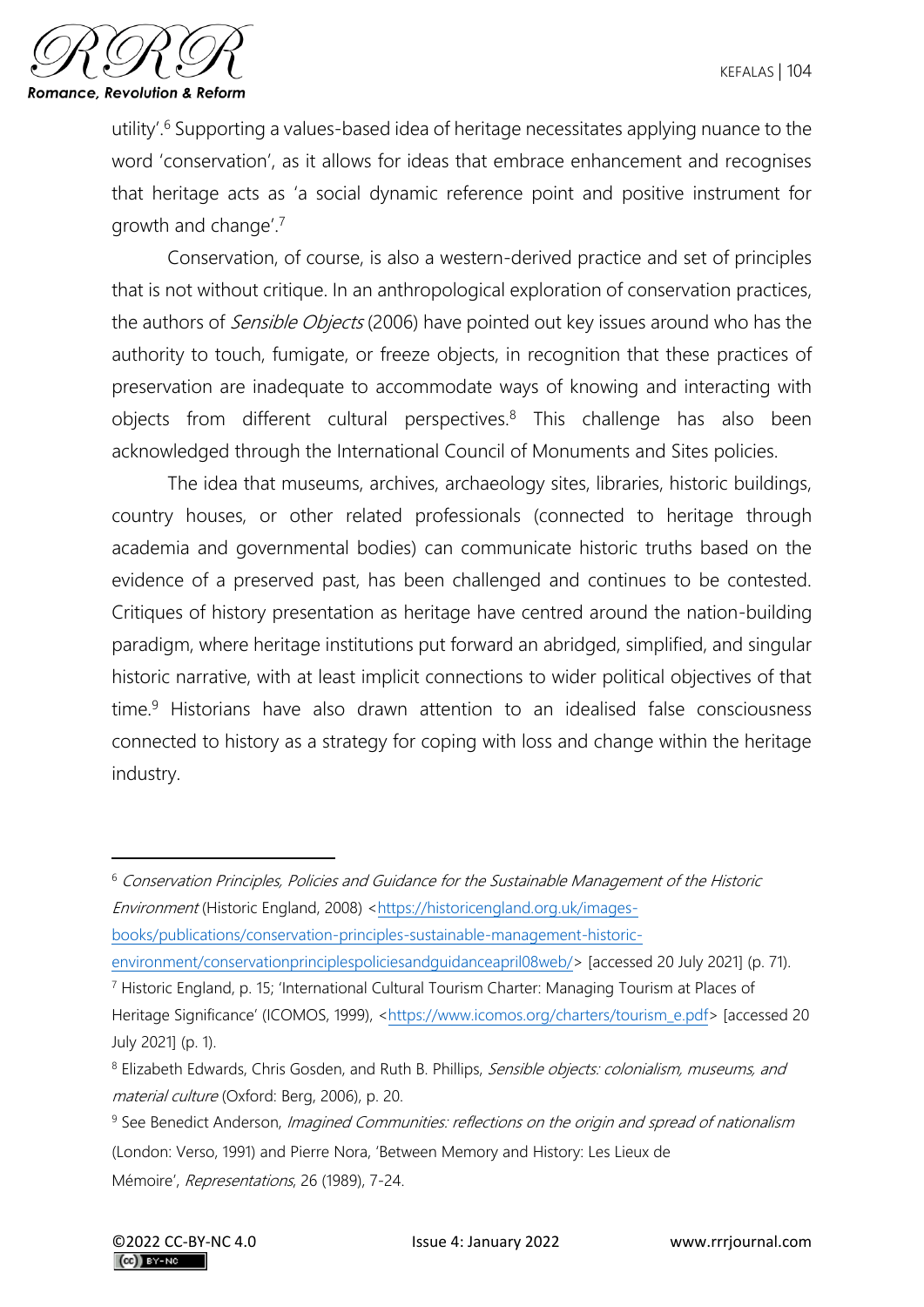

In Patrick Wright's book On Living in an Old Country (1985), the author explored the issues around the exponential increase in museums that were being established around the United Kingdom. Wright focused on the 'timelessness' and reappropriation of history through heritage displays, as well as ways institutions reinforce these ideas as national consciousness.<sup>10</sup> The context of Wright's writing is crucial to understand. The role of increased transnational migration, deindustrialisation, and global economic change in the UK during the 1980s informed Wright's ideas about ways that the heritage industry yielded to the politics of a Conservative government in its presentation of a 'national heritage'.<sup>11</sup> This presentation was an extraction of historic narratives where sanctioned events and sites could be '[a]bstracted and redeployed, [such that] history seems to be purged of political tension; it becomes a unifying spectacle, the settling of all disputes'.<sup>12</sup>

A few years later historian Robert Hewison wrote The Heritage Industry (1987), which also connected the sudden increase in new museums in the UK to the issues of transnationalism and globalisation. He directed his critique towards the idea that many new museums were reinforcing a national narrative, or put differently, one narrative of events that equated to a singular historic point of view. This singular historic perspective was often fuelled by ahistorical nostalgia as an impulse that has become important to the preservation framework.<sup>13</sup> But this heritage-endorsed nostalgia also became more pronounced in the context of the social instability and perceptions of social decline in 1980s UK.<sup>14</sup> Hewison further commented on the subjectivity of our relationship with the past:

What matters is not the past, but our relationship with it. As individuals, our security and identity depend largely on the knowledge we have of our personal and family history; the language and customs which govern our social lives rely for their meaning on a continuity between past and present.<sup>15</sup>

<sup>&</sup>lt;sup>10</sup> Patrick Wright, On Living in an Old Country: The National Past in Contemporary Britain (Oxford: Oxford University Press, 1985), p. 74.

<sup>11</sup> Wright, pp. 37-44.

<sup>12</sup> Wright, p. 65.

<sup>&</sup>lt;sup>13</sup> Robert Hewison, *The Heritage Industry: Britain in a climate of decline* (London: Methuen, 1987), p. 25.

<sup>14</sup> Hewison, pp. 45-46.

<sup>15</sup> Ibid., p. 43.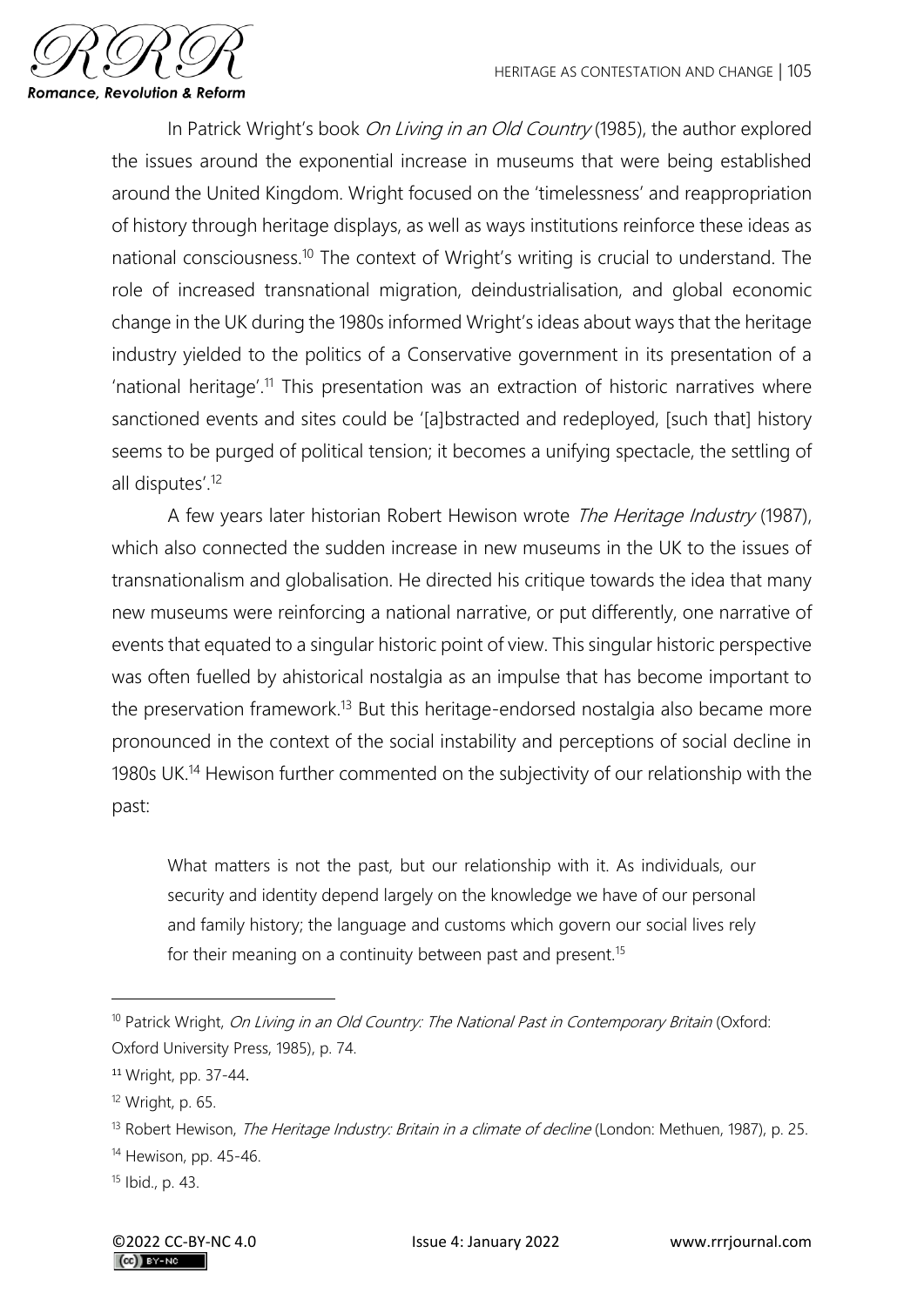

Discussions of nostalgia in relation to history are as relevant today as they were then. If the past is a key part of our individual as well as collective identities, then sites, buildings, artefacts, and art become vehicles for how we communicate our anxieties about change onto the social and political landscape of the present. Our historic sensibilities of the past are certainly not based in a static reality or truth, but instead based on our own personal extractions of history that helps us interpret the world around us.

As a museum professional, I am very aware of the incredible amount of rigorous research that goes into the information presented to audiences. Explorations of community perspectives have been a normal staple of the process and practice that my colleagues and I have engaged in for many years. And yet, there is still more that we can do to counter passively-received notions of history.

Using the United States where I grew up as a pertinent example, the Confederate flag has continuously been used as a symbol of a separate southern heritage based on an adulterated version of history. In Clint Smith's article 'Why Confederate Lies Live On', he explored how some US southerners continue to deny that the American Civil War was fought by the Confederacy to ensure the continuation of slavery.<sup>16</sup> Therefore, people continue to display the Confederate flag as a proud symbol of their heritage as rebellious freedom fighters, while refuting its blatant connections to racism. Denying slavery as the *casus belli* of the American Civil War is called the 'Lost Cause' mythology. This perspective on history took hold in southern states in the late 1860s, in a climate of post-abolition uncertainty with highly nostalgic sentiments of loss being projected onto a notion that states' rights and freedom were the reason for the war instead of the uncomfortable truth – white supremacy.<sup>17</sup> While travelling around the plantations, cemeteries, memorials, and museums in the US, Smith encountered individuals who

<sup>&</sup>lt;sup>16</sup> Clint Smith, 'Why Confederate Lies Live On', The Atlantic, 10 May 2021,

[<sup>&</sup>lt;https://www.theatlantic.com/magazine/archive/2021/06/confederate-lost-cause-myth/618711/>](https://www.theatlantic.com/magazine/archive/2021/06/confederate-lost-cause-myth/618711/) [accessed 10 June 2021].

 $17$  For direct quotes from Confederacy officials about why their states were engaging in the American Civil War, and a discussion on the consequences of accepting nostalgic informed symbols in heritage see Ta-Nehisi Coates, 'What This Cruel War Was Over: The meaning of the Confederate flag is best discerned in the words of those who bore it', The Atlantic, 23 June 2015,

[<sup>&</sup>lt;https://www.theatlantic.com/politics/archive/2015/06/what-this-cruel-war-was-over/396482/>](https://www.theatlantic.com/politics/archive/2015/06/what-this-cruel-war-was-over/396482/) [accessed 22 June 2021].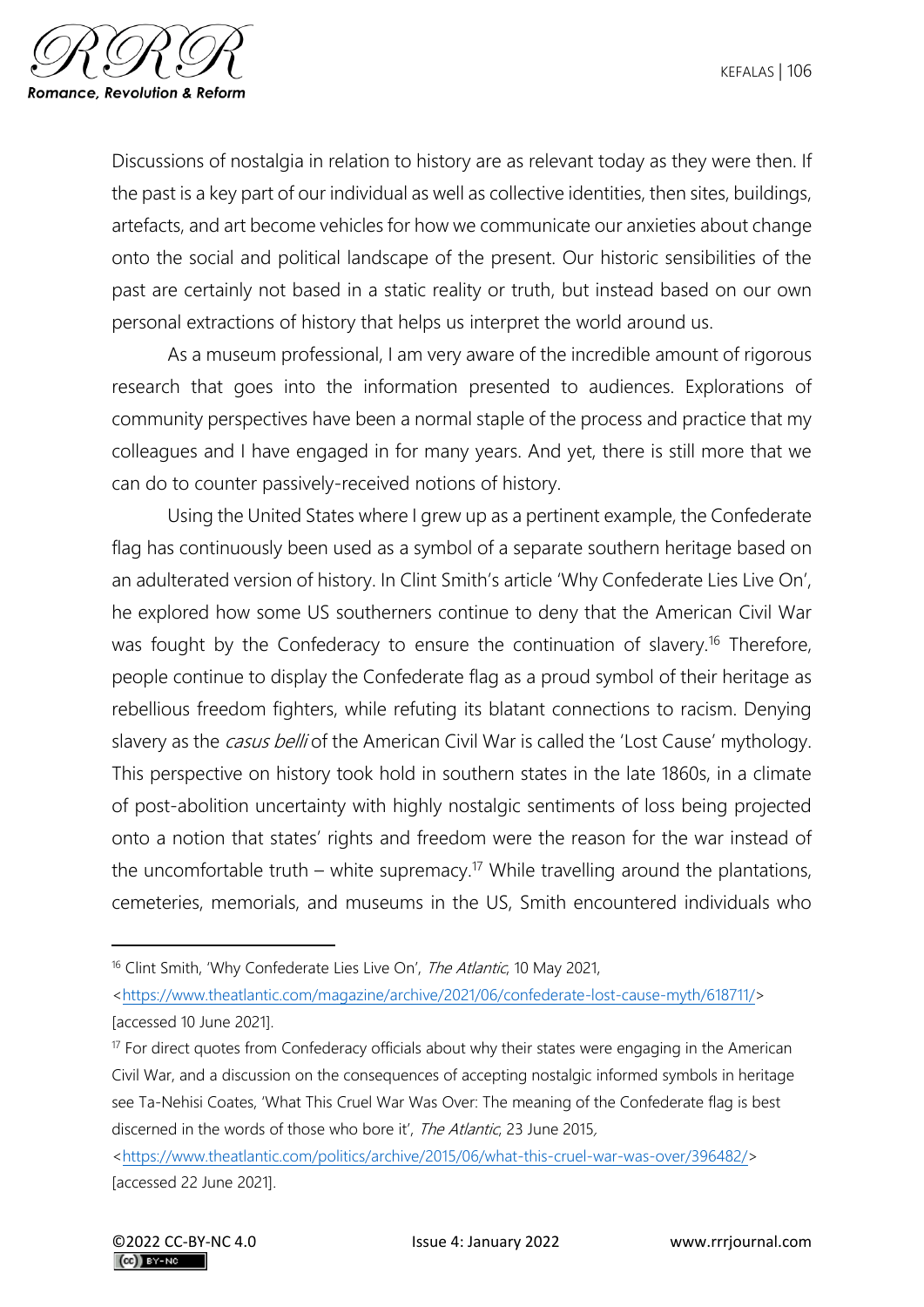

thought of history and the era of chattel slavery as a 'family history, history as eulogy, in which loyalty takes precedence over truth'.<sup>18</sup> The boundaries between history and heritage are often collapsed, but the harm possible through the nostalgic mythology and forgetting of the dark and violent aspects of the past, means it is incumbent on the heritage sector to present both the subjectivity of history, and also to highlight discourses of power.

Archaeologist Laurajane Smith coined the term the Authorised Heritage Discourse (AHD) in *Uses of Heritage* (2006). Smith defines heritage as the processes by which meaning is negotiated and created, but also confirms that archaeology has been dominated by western interpretations of history, materiality, and meaning.<sup>19</sup> By situating the existence of the AHD within nineteenth- and twentieth-century archaeological debates over what should and should not be preserved, Smith draws out a material focus where monumental, old, and aesthetically pleasing outweighs the intangible elements of heritage. The materiality of the past is assumed to be unchanged, and its preservation is important for its ability to re-affirm national identity.<sup>20</sup> At the heart of Smith's exploration is the awareness that while the AHD is not the only heritage discourse, it is the dominant one connected to 'national heritage', which in turn has been connected to identity-making. It is also relevant to recognise the role that heritage professionals and experts have in supporting the AHD, which has often constrained, undermined, and silenced community understandings of heritage. The Eurocentric bias of the AHD distorts ways social and cultural groups are perceived and represented and continues to be contested.

# CONTEMPORARY POLITICS OF DECOLONISATION AND ANTI-RACISM

Working with and managing the contestations of history has real significance for how to work in the heritage sector. The current socio-political environment has an unfortunate resonance with assertions that we have been reciting for the last forty years. In the 1980s, Wright commented on how heritage legislation was regulating the industry, while Hewison drew direct parallels to ways monetary power was wielded

<sup>18</sup> C. Smith, (para. 9 of 83).

<sup>&</sup>lt;sup>19</sup> Laurajane Smith, *Uses of Heritage* (London: Routledge, 2006), p. 4.

<sup>20</sup> L. Smith, p. 18.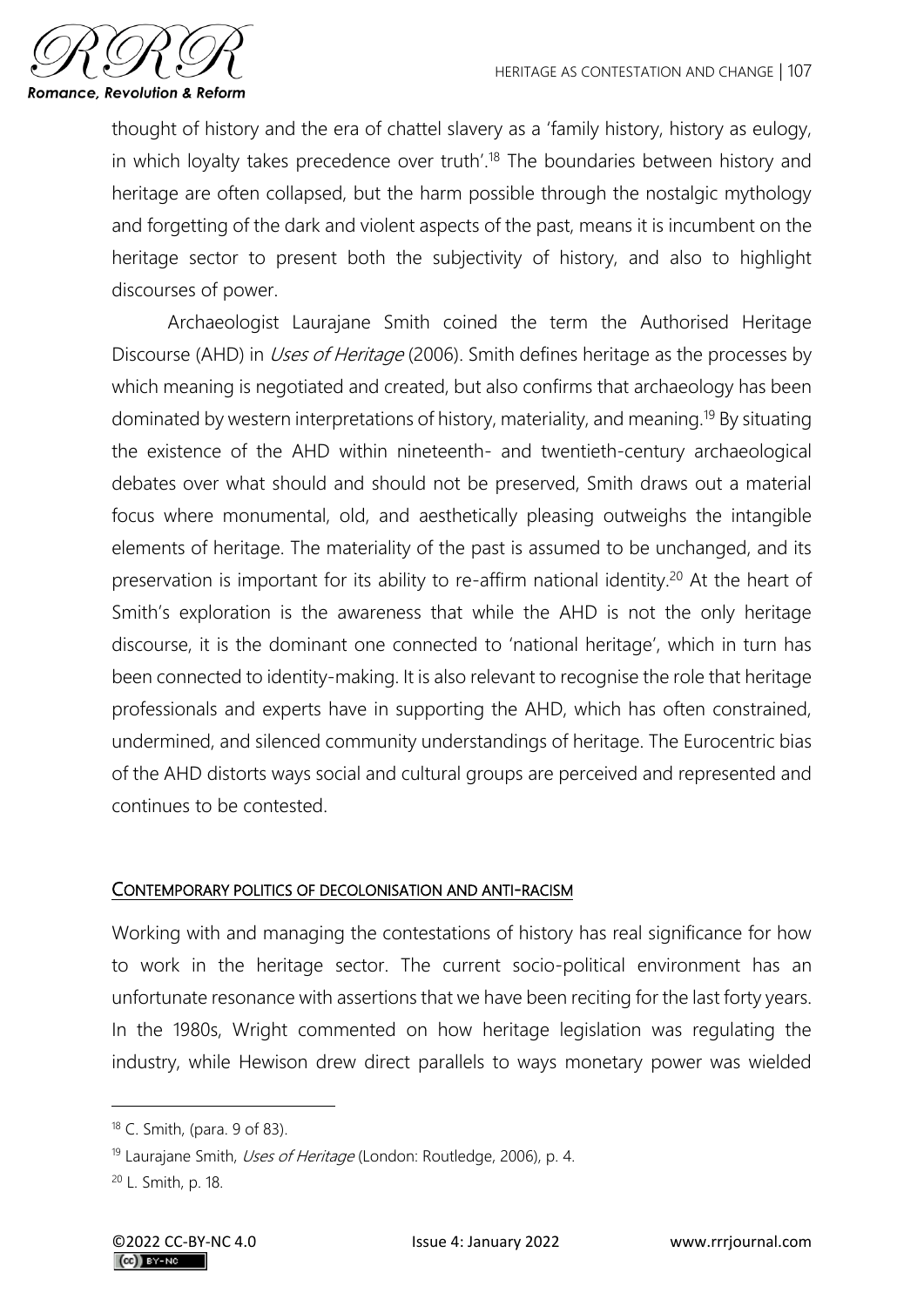

through UK Conservative government heritage legislation like the National Heritage Bill, which enabled direct influence on the sector.<sup>21</sup> In the UK we are experiencing real party-political governmental interference in narratives of history that run counter to the AHD, with yet unknown effects on the sector's ability to explore and present contested histories.

The social and political Black Lives Matter (BLM) movement was projected into international prominence in 2020, and spurred on a renewed era of critical examination for the heritage sector. BLM has been in existence since 2013 as a platform to surface issues of racially motivated violence and oppression of Black people, but also to affirm their positive contributions to society. The movement started in the United States in response to the acquittal of the police officer who shot unarmed Black teenager Trayvon Martin. In May 2020, the movement gained strength after George Floyd was killed by a police officer in Minneapolis, Minnesota. The additional catalyst of communities experiencing the effects of a global pandemic, while the world was locked into various levels of confinement or restriction, meant that significant injustices were witnessed pervasively through media outlets with acute focus. International protests were organised in opposition to police brutality, but also wider issues such as systemic institutionalised racism.

In relation to the heritage sector or those involved in public history, protestors targeted symbols of national identity such as public statues and monuments. The statue of slave trader and philanthropist Edward Colston, which stood as a contested monument for many years in Bristol, was notoriously thrown into the river during a BLM city protest. The statue of Scottish slave trader and merchant Robert Milligan was removed from outside of the Museum of London Docklands following consultation with the local community. Traditional stories of historic figures across the UK were questioned openly, disrupting key narratives around the AHD for figures like Churchill.

The prominence of BLM protests created a focussed awareness about how historic narratives ignored larger issues such as the effects of colonialism and imperialism on communities of colour. Some institutions immediately made statements that they will become actively anti-racist. Anti-racism is a practice centred around honest self-reflection to consciously take action to change the unconscious ways white supremacy has crept into our ideologies, institutions, and policies today. Much like

<sup>21</sup> Wright; Hewison, p. 118.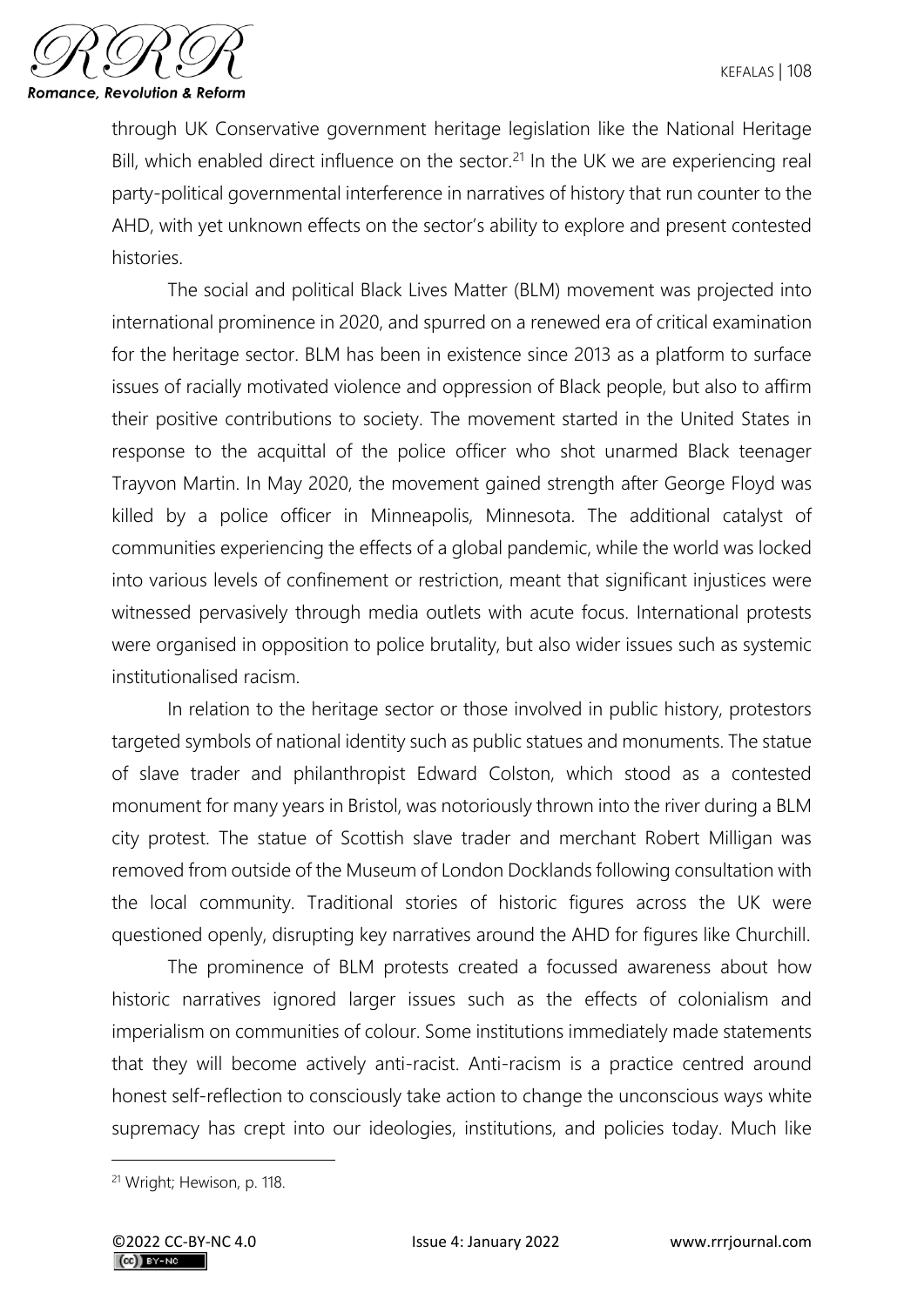

decolonialising practice, breaking down presupposed ideals must be supported by methodologies and actions. Anti-racism acts as an approach in support of wider decolonisation practice. As protestors asserted their rights to political representation and their stake in heritage by physically altering the symbols of the nation, party-politics intervened.

In September 2020, the Culture Secretary wrote a letter to the DCMS and museum bodies arguing that the government does not support publicly funded bodies removing historic objects and contested heritage, urging re-interpretation and an expectation that 'Arm's Length Bodies' approach to issues of contested heritage […] be consistent with the Government's position'.<sup>22</sup> The letter proceeds to outline a mandate that publicly funded institutions 'act impartially' and insinuated that government funding could be withheld without compliance.<sup>23</sup> The implications of this kind of direct interference into the role of historic presentation in the sector supports notions that heritage is deeply shaped by current socio-politics, but also that choices institutions make in the presentation of history have strong political ramifications.

In 2020, protestors who declared that monuments to national history excluded their perspectives raised valid concerns around the impact of art on society. When we do not explicitly name racism as one of the justifications for colonialism, nor acknowledge its lasting impacts, we ignore an entire part of British society who feel misrepresented through heritage. Naming and challenging racism is emotive work, but necessary for understanding how history impacts on the people affected by racist ideologies and policies embedded in society today. A refreshed look at public statuary that commemorates events of domination or individuals who supported racist ideologies, highlights how we have been lulled into a sense of false consciousness that ignores the unacceptable events of the past and the impact they had on individuals who have been written out of history. Claims that acknowledging these inequalities is akin to 're-writing history' is an attempt to maintain the status quo, and ignores the

<sup>&</sup>lt;sup>22</sup> Department for Digital, Culture, Media & Sport and Oliver Dowden, 'Letter from Culture Secretary on HM Government position on contested heritage', 28 September 2020,

[<sup>&</sup>lt;https://www.gov.uk/government/publications/letter-from-culture-secretary-on-hm-government-](https://www.gov.uk/government/publications/letter-from-culture-secretary-on-hm-government-position-on-contested-heritage)

[position-on-contested-heritage>](https://www.gov.uk/government/publications/letter-from-culture-secretary-on-hm-government-position-on-contested-heritage) [accessed 11 October 2020] (para. 4 of 7).  $23$  Ibid.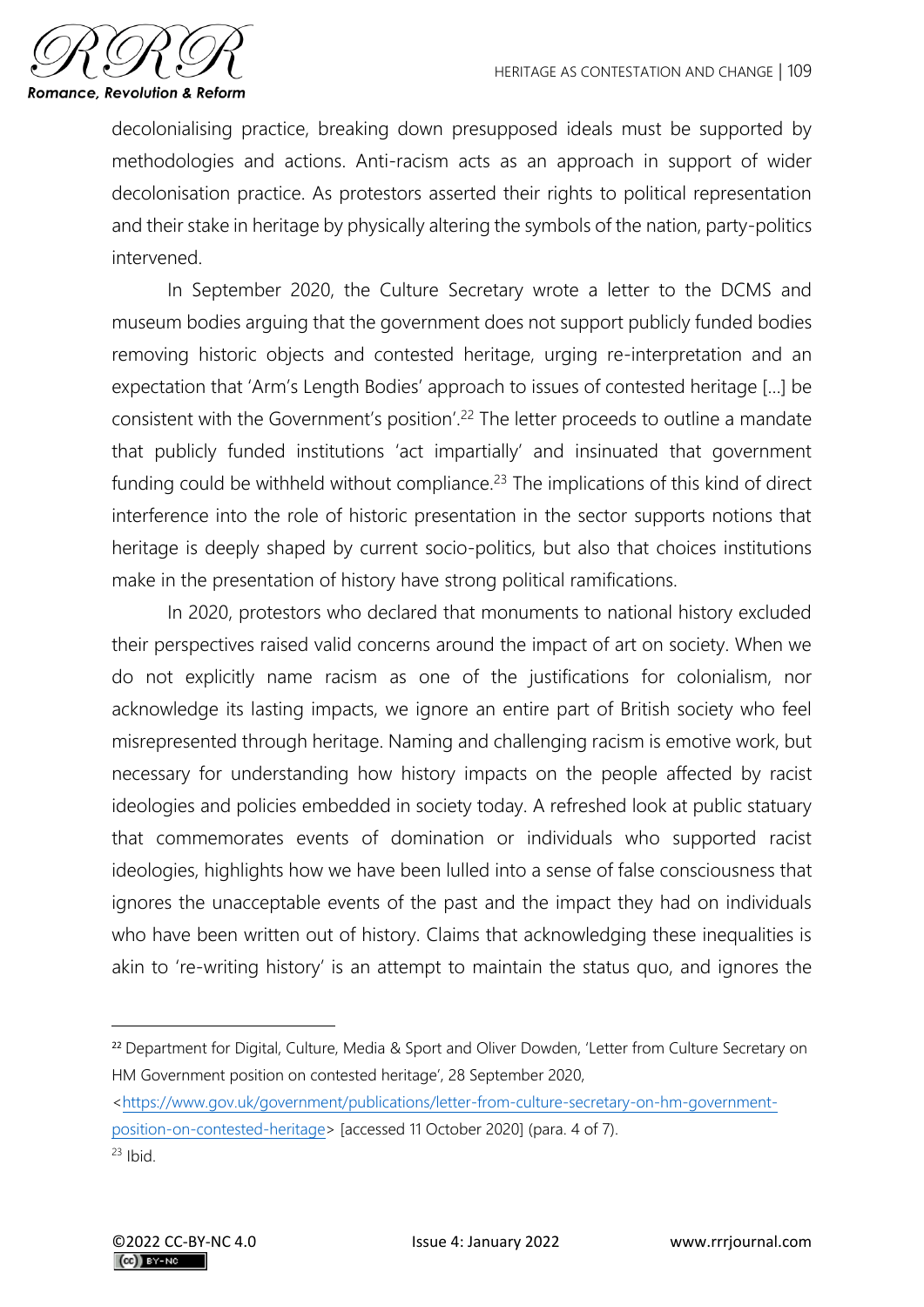

reality that conservation of history, places, or objects must embrace enhancement and change by being intellectually and communally re-assessed.

#### CATEGORISING AND ORDERING THE WORLD- COLLECTIONS AND CLASSIFICATION SYSTEMS

Until now I have been writing generally about the interplay between heritage, politics, and the tensions presented in the histories communicated to the public, which can become a battleground for how power is ideologically exercised. But it feels timely to make a slight departure and look back at how museums, as a specific subset of the heritage sector, have been inherently political since their formation. Even the earliest private collecting through the 'cabinet of curiosity' concept within the home was not without political impact. Europeans collecting 'curiosities' either at auction, by the individuals they funded, or through their own pursuits, became imprinted onto the European knowledge landscape through displays shown in their palaces and homes.<sup>24</sup> The spectacle of the cabinet related to elite private collections of mainly men, who sought out ways of representing their wealth, status, taste, and influence in an increasingly expanding world.<sup>25</sup>

As a way of understanding the known and unknown world, collectors were drawing the viewers' attention to their ability to 'dominate many environments'.<sup>26</sup> While early displays were intended as a microcosm of the universe distilled into the cabinet with little scientific aim, the practice of collecting and ambitions were altered as various methodologies developed.<sup>27</sup> The eighteenth-century intellectual movement of the Enlightenment, highlighting reason and scientific method, would soon see its application in the organisation reflected in cabinets. Collections also began to include the art and artefacts from cultures in areas of colonial expansion and exploitation

<sup>&</sup>lt;sup>24</sup> See The Origins of Museums: The Cabinet of Curiosities in Sixteenth- and Seventeenth-Century Europe, ed. by Oliver Impey and Arthur MacGregor (Oxford: Clarendon Press, 1985).

<sup>&</sup>lt;sup>25</sup> Arthur MacGregor, Curiosity and Enlightenment: Collectors and Collections from the Sixteenth to the Nineteenth Century (New Haven: Yale University Press, 2007), p. 11-33.

<sup>&</sup>lt;sup>26</sup> Nicholas Thomas, *The Return of Curiosity: What Museums are Good For in the 21<sup>st</sup> Century* (London: Reaktion, 2016), p. 11.

<sup>&</sup>lt;sup>27</sup> MacGregor, p. 11; Alessandro Tosi, 'Wunderkammer vs. Museum? Natural History Collecting During the Renaissance', in From Public to Private: Natural History Collections and Museums, ed. by Marco Beretta (Sagamore Beach, MA: Science History Publications, 2005), pp. 41-58 (p. 47).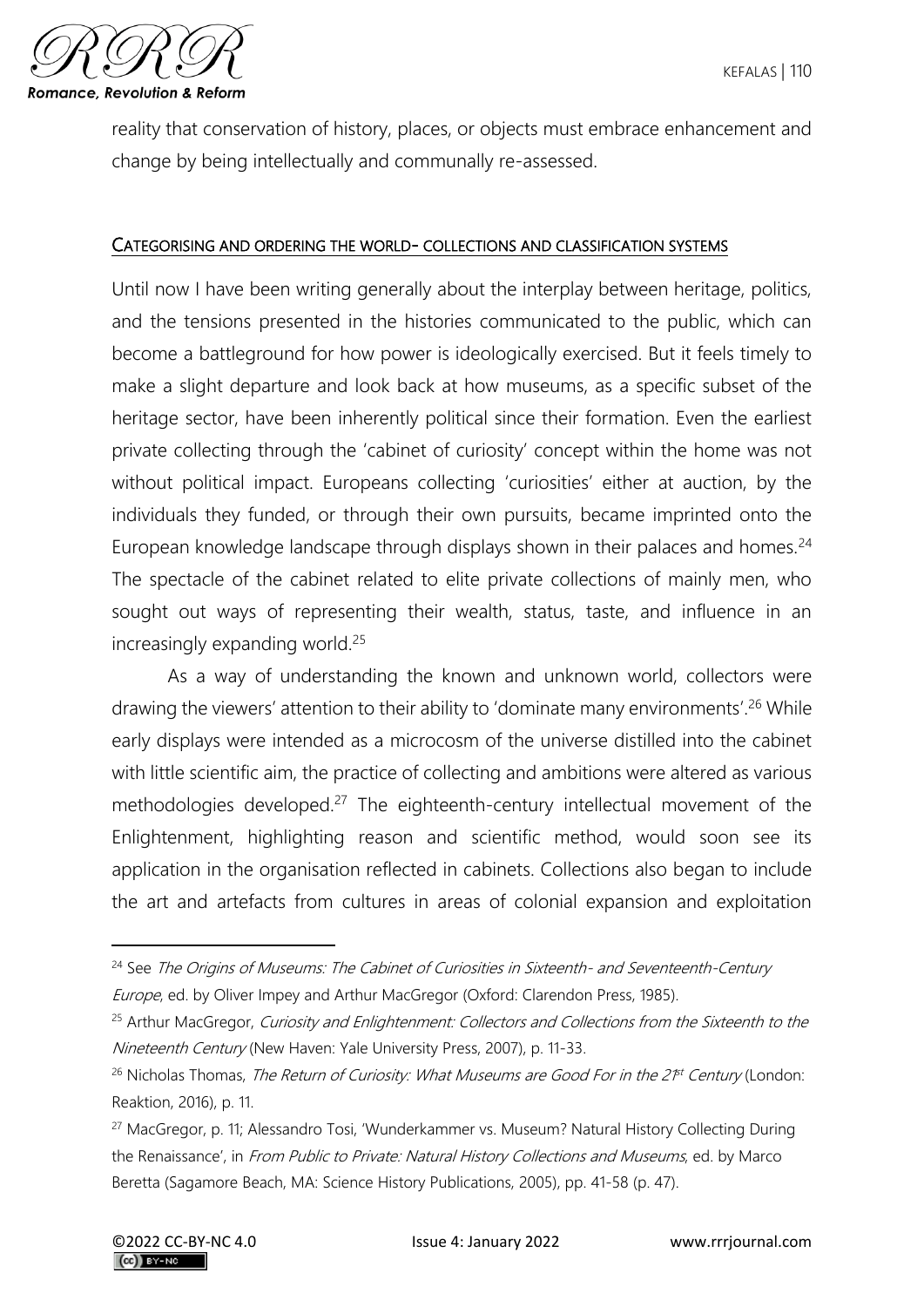

projects. There was an explicit connection between famed affluent cabinets of collectors and their access to wealth connected to global expansion. The eighteenth-century cabinets of Dutch merchantmen, for example, benefited from the Netherlands' domination of sea trading routes to Southeast Asia and access to a wealth of Asian arts $28$ 

The connection between collecting, knowledge, and social prestige applied even earlier. In *Curiosity and Enlightenment*, Arthur MacGregor gives a cogent example of Dutch artist Rembrandt's cabinet of *naturalia*, ethnographic objects, and antiquities being formed as a conscious effort to show his intellectual prowess in addition to his known artistry.<sup>29</sup> Many private collections served as the basis for encyclopaedic museums such as the Prado in Madrid or the Uffizi Galleries in Florence. Physician Hans Sloane's private collection became the basis for the British Museum in London opening in 1753 and ushering in the time of the museum as an institution of civic learning.

In the nineteenth century, learned societies in Britain began to focus on ethnology as a new field of interest, and in the US, this was reflected in the focus on archaeological methodologies. Both emergent fields had an impact on the collection and display methods that would allow the practice of museum anthropology to come into its own.<sup>30</sup> Other emergent scientific methods such as the Linnaeus taxonomy created a hierarchical classification system for application to zoological and botanical species, but he also applied a division of species to humans. Previous natural philosophies and collecting ideologies shifted towards more concrete orderings of the world. Private cabinets of curiosity influenced by a collector's taste or flair for theatricality fell out of fashion and gave way to a standardised system of categorisation. The museum became a place where newly established scholarly fields focused on the examination of distant societies through art and artefacts, which created standardised hierarchies of value that applied across arts as well as the descriptions of cultures and people.

<sup>28</sup> MacGregor, p. 32.

<sup>29</sup> MacGregor, p. 67.

<sup>&</sup>lt;sup>30</sup> G.W. Stocking Jr., 'Essays on Museums and Material Culture', in *Objects and Others: Essays on* Museums and Material Culture, ed. by G.W. Stocking (Madison: University of Wisconsin Press, 1985), pp. 3-14 (p. 7).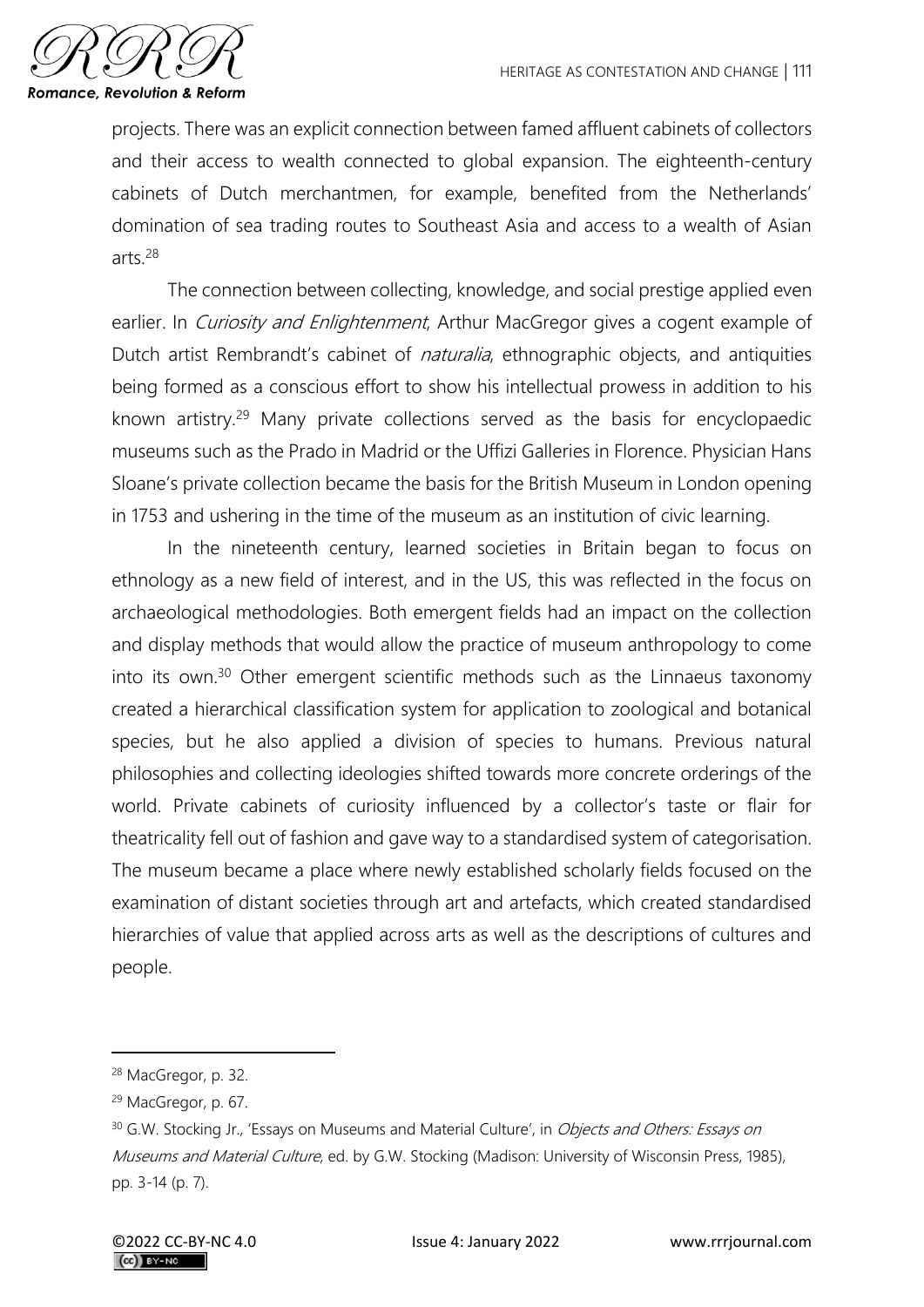

The Ethnological Society of London promoted collecting ethnographic material to understand the evolution of man through technology, but they were also interested in tracing 'racial difference' and its place within human history.<sup>31</sup> Some society members, such as Lieutenant-General Augustus Henry Lane Fox Pitt Rivers, adopted a typological organisation of his collection under an evolutionary banner as a 'tool for the study of the material culture of present exotic peoples'.<sup>32</sup> Pitt Rivers' system established a hierarchy between the arts of civilized and uncivilized cultures. While this historic classification system still exists within the display of the Pitt Rivers Museum in Oxford, it has been critiqued and addressed in many ways over the years partially in response to the display's historic connections to the now de-bunked 'race science' that served as a partial impetus for collection.<sup>33</sup>

The removal of art and artefacts from colonial territories and peoples functioned as a means of celebrating the prowess of colonising nations.<sup>34</sup> But it also served internalised western narratives that claimed that 'salvaging' the art and artefacts of these countries supported a civilizing mission. The hierarchy used by museums to classify and order the world via collections was supported by ideological constructions like racial difference, which reinforced the rationalisation of a hierarchy amongst people.<sup>35</sup> This was the same ideology which had long-informed a state sanctioned

<sup>&</sup>lt;sup>31</sup> William Ryan Chapman, 'Arranging Ethnology: A.H.L.F. Pitt Rivers and the Typological Tradition', in Objects and Others: Essays on Museums and Material Culture, ed. by G.W. Stocking (Madison: University of Wisconsin Press, 1985) pp. 15-48 (pp. 20-22).

<sup>32</sup> Chapman, p. 26.

<sup>&</sup>lt;sup>33</sup> While 'race' continues to have real impacts socially and politically, 'scientific racism' was supported by various theories, including studies of skull size. Physician and anthropologist Samuel Morton collected skulls from around the world and attributed the larger skull sizes of 'Caucasians' to greater intellect, inculcating a hierarchical basis that positioned white people at the top of a racial hierarchy. This theory also justified existing and future colonial domination and dislocation of Indigenous communities, as well as the continued enslavement of African populations in the 1830s and 1840s. Genetic research has revealed all humans are closely interrelated and have categorically established that 'race' is a construction with no scientific basis. See Dan Hicks, The Brutish Museums: the Benin Bronzes, colonial violence and cultural restitution, (London: Pluto Press, 2020).

<sup>34</sup> L. Smith, p. 18.

<sup>&</sup>lt;sup>35</sup> In the edited volume, *The Dead and their Possessions*, Cressida Fforde explains how the collection of human remains from Indigenous Australian communities in the nineteenth and twentieth centuries was used as evidence, much like the material heritage collected from source communities, of the 'primitive'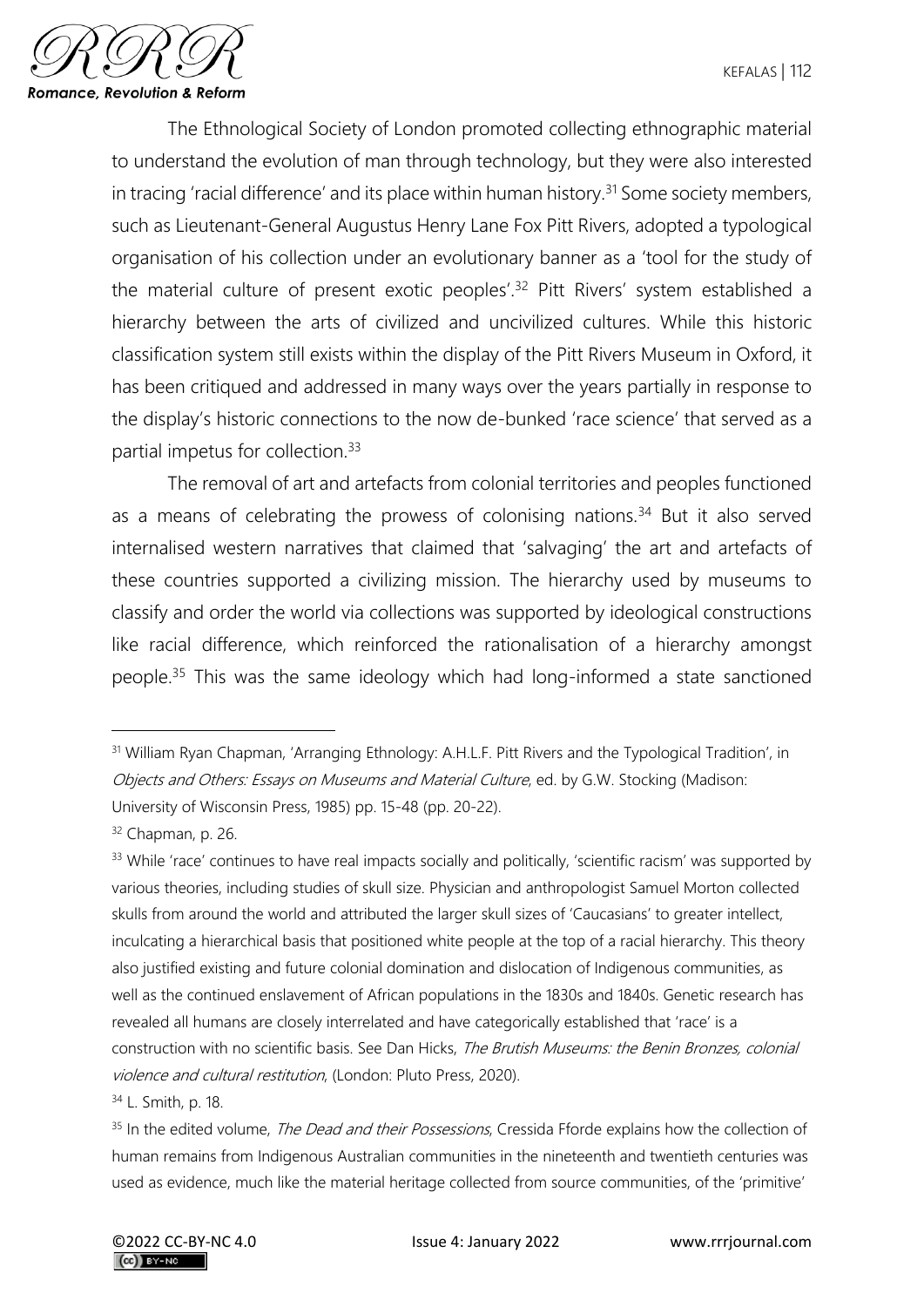

narrative of history – that colonialism was good for the colonised. Anthropologist Aaron Glass summarised the variety of colonial collecting objectives as follows:

Ethnographers may have collected the possessions of the "vanishing races" as a means for preservation and study under salvage paradigms, missionaries and government administrators often removed objects as part of the larger colonial project of conversion and assimilation. Both scientists and politicians agreed that the proper place for Native objects (and Indians, metaphorically) was metropolitan museums, while missionaries often maintained private collections and exhibits as pedagogical tools in the eradication of heathenism. Government legislation supported the wholesale removal of cultural property by attempting to supress practices in Canada (with the 1884 Federal Indian Act prohibiting the potlatch) and the US (with the outlawing of religious practices such as the Sun Dance).<sup>36</sup>

From an anthropological perspective, a museum collection has been theorised as a functioning embodiment of 'hierarchies of value, exclusions, [and] rule-governed territories of the self'.<sup>37</sup> We often take these values for granted without questioning the social constructs connected to our understanding of art.<sup>38</sup> Much of what is present within the museum have often been things that have been removed or 'vanished' from society, e.g., extinct species or colonized Indigenous community objects. Acknowledging ways in which the museum acts as a vehicle for outdated notions of presence and absence in society comes part of the way towards the decolonial agenda,

nature of 'lower races'. She goes on to explain how Darwinism took up an argument that the biological and natural differences that could be observed through Indigenous Australian human remains provided the '"hard" evidence' that European governance was necessary, and this ideology helped 'relieve imperial power of moral responsibility for the decimation of indigenous populations'. See Cressida Fforde, 'Collection, Repatriation and Identity', in The Dead and their Possessions, ed. by Cressida Fforde, Jane Hubert and Paul Turnbull (London: Routledge, 2002), pp. 25-46 (pp. 29-30). <sup>36</sup> Aaron Glass, 'Return to Sender', Journal of Material Culture, 9 (2004), 115-139 (p. 124). The word 'Indian' can be used as a legal identifier of ethnicity in Canada and can be a self-ascribed identity by mainland USA communities. It is used as part of the original quoted text above.

<sup>&</sup>lt;sup>37</sup> James Clifford, The Predicament of Culture: Twentieth-Century Ethnography, Literature, and Art (London: Harvard University Press, 1988), p. 218.

<sup>&</sup>lt;sup>38</sup> Berger and others.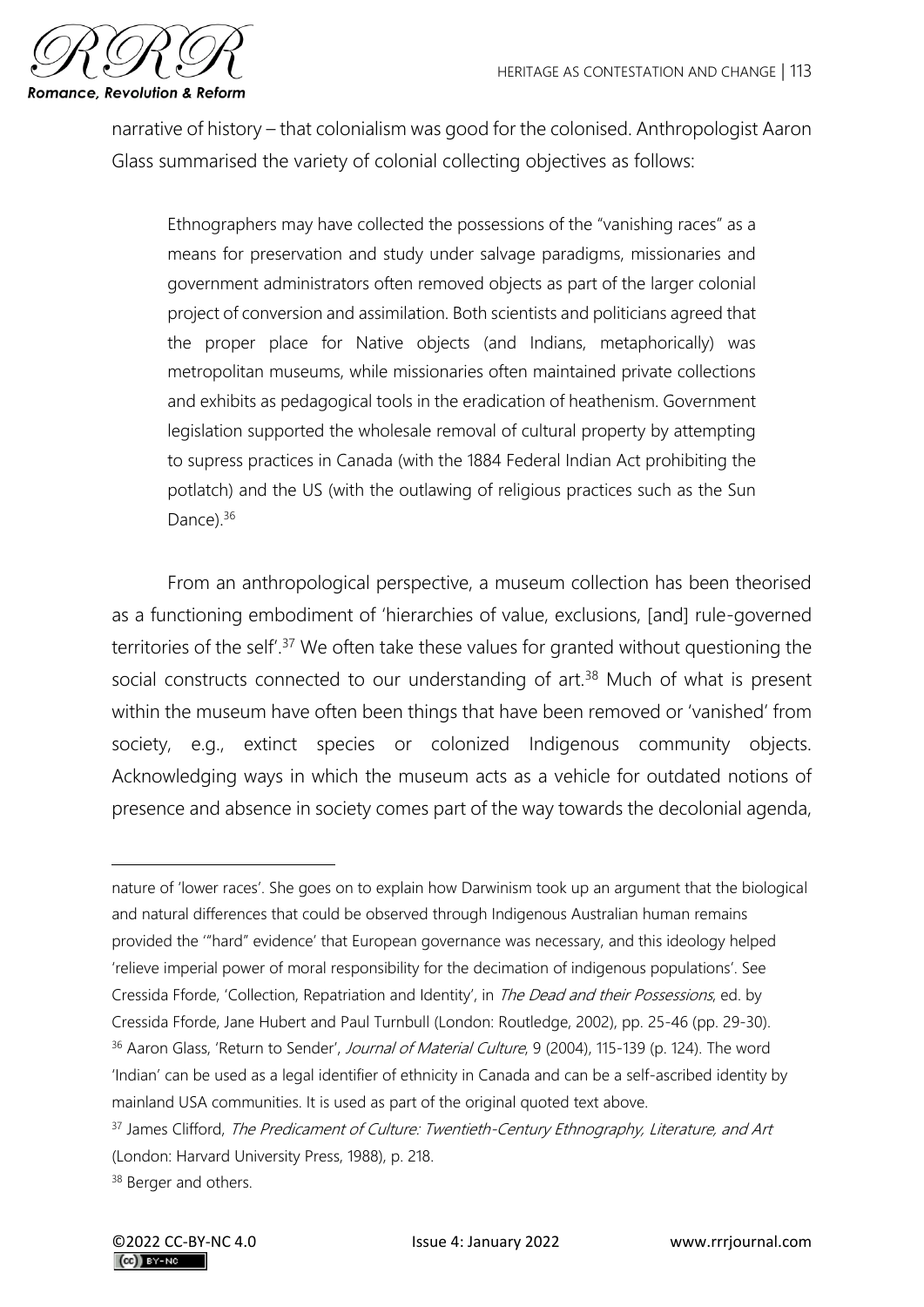

while examining the systems and language of classification imparted on these collections is also critical.

Classification is not immutable and categorisation systems are important to challenge. Using any catalogue inventory as a way of ordering and keeping track of things, especially when collections may be extraordinarily large, does serve a useful purpose. The problems around the catalogue are the entrenched constructs that have been standardised around its use  $-$  a demand for a single source of authoritative terminologies, conformities of description, distanced and non-emotional language to enforce a tone of authority, and the imposition of western epistemologies onto global material cultures and traditions. Additionally, when material culture has been treated as evidence for distant cultures, as in the case of ethnology and archaeology collections, it becomes clear why the language we use in the present must be updated.

Some of the most easily recognised issues in the catalogue are the outdated and offensive terminologies present in descriptions of collections. I can recall more instances than I would like to where I learned historic and offensive racial slurs by reading the terms in an object description within digitised catalogue databases. Addressing the colonial hangovers of outdated descriptions of collections is something that I am working to address in my current role at the National Trust. We have created a set of guidelines to help us look for key terms, names of battles, place names, and issues of visual and written representation that require honest acknowledgement. Correcting outdated event names such as replacing 'The Indian Mutiny' with the 'Great Rebellion of 1857' because of its bias towards a Eurocentric victor's perspective is somewhat straightforward to tackle, but we must document any language we remove to prevent the erasure of institutional histories.

Instances where ethnic group names have been re-claimed and changed demand cultural competence or a continuous awareness of current events. The colonial inheritance of the museum catalogue has typically relied on the established borders of the nation-state as a means of providing collection origin attributions. We are becoming ever more aware of the cultural specificity needed to describe collections in a meaningful way and to stop essentialising geographical diversity. This has demanded internal advocacy at times so we can add new terms and re-classify objects to regions that may not have officially recognised status like Tibet, or other origin communities within larger nation-state boundaries.

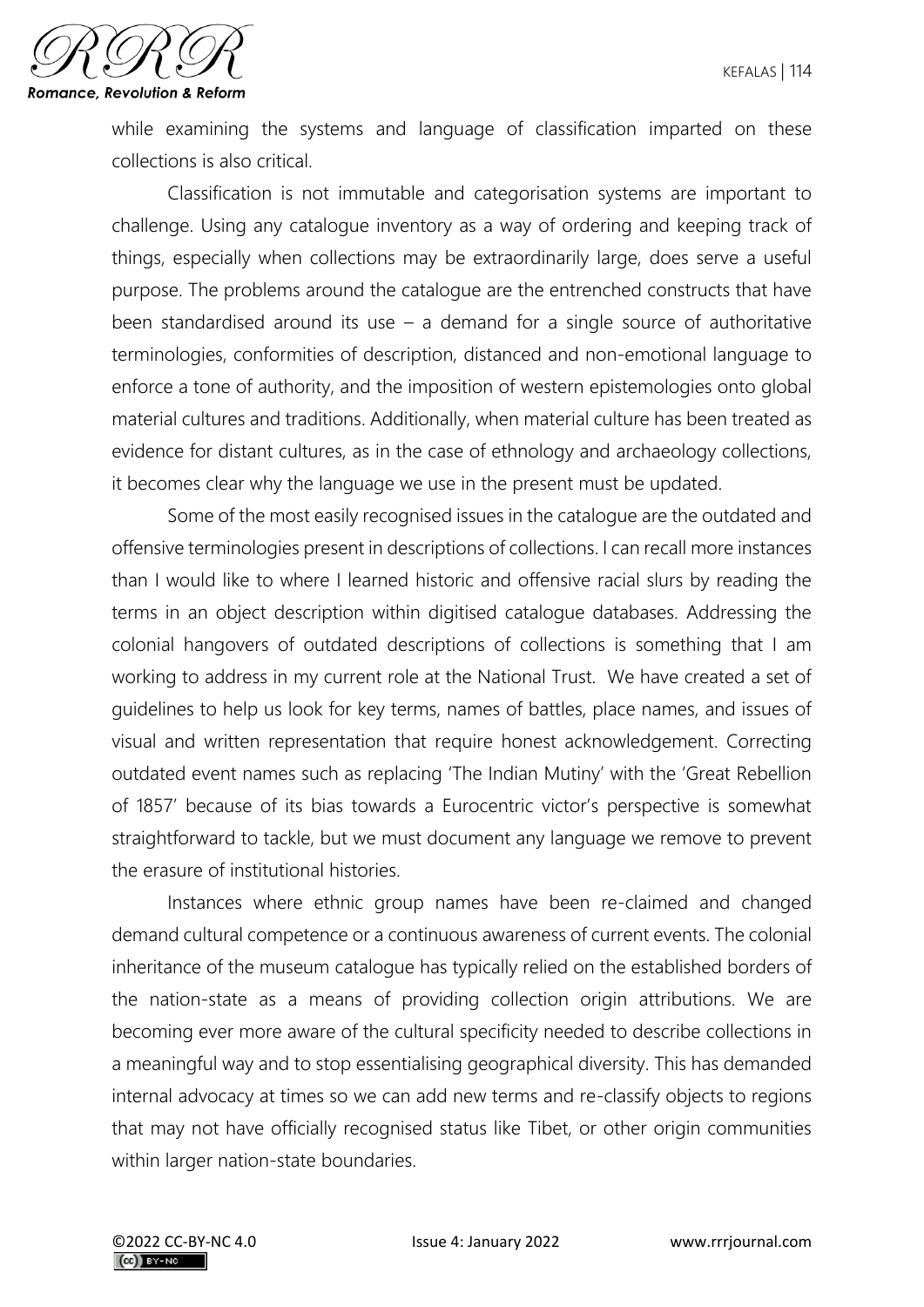

Other colonial biases can be more nuanced and difficult to address. A critical element of the collections we are trying to address at the National Trust are the paintings, family portraits, and prints that visually depict people of different racial backgrounds and present challenges around how they are described (or are not) in the catalogue. We have family portraits of historic owners at our places, which depict individuals with their Black attendants who may be real or fictional. Sometimes the attendants have been described with derogatory language in the catalogue which we are addressing, but sometimes they have not been mentioned at all when all other elements of a painting such as the pets, room setting, and background were described in the catalogue. Even the possessive grammar used to describe Black attendants often indicates a tone of ownership or coercion, when we do not know if the person was enslaved, or if they held one of the many integrated roles of service within a British household demanding a recognition of their agency. Working with prints and paintings in this focused way has been an eye-opening experience. The work has enabled a rich ground for exploring the ways language encodes the stereotypes and racial hierarchies that underpinned early collecting practices. But it has also been personally painful to think through how much inherent bias needs to be undone to truly make a difference.

The publication of knowledge on a database also requires interrogation. It may not be appropriate to share collections because information around items may be culturally regulated and restricted for particular members of that community. The idea of purposefully withholding knowledge goes against the ideals of the as museum a place for civic learning, and instead demands we accept a different way of reconciling our responsibilities towards history through the context of decolonial practice. The entanglements of colonialism within the ordering of knowledge via collections, provides a useful focal point for how decolonisation efforts need to permeate all elements of museum practice.

# RE-CLAIMING NATIONAL AND CULTURAL SYMBOLS

Issues such as the colonial acquisition history of objects, and most importantly, the experiences of colonialism itself became aspects of heritage that demanded attention, largely through the social justice efforts of Indigenous communities and wider communities of colour. The 1980s and 1990s saw a steady increase in communities

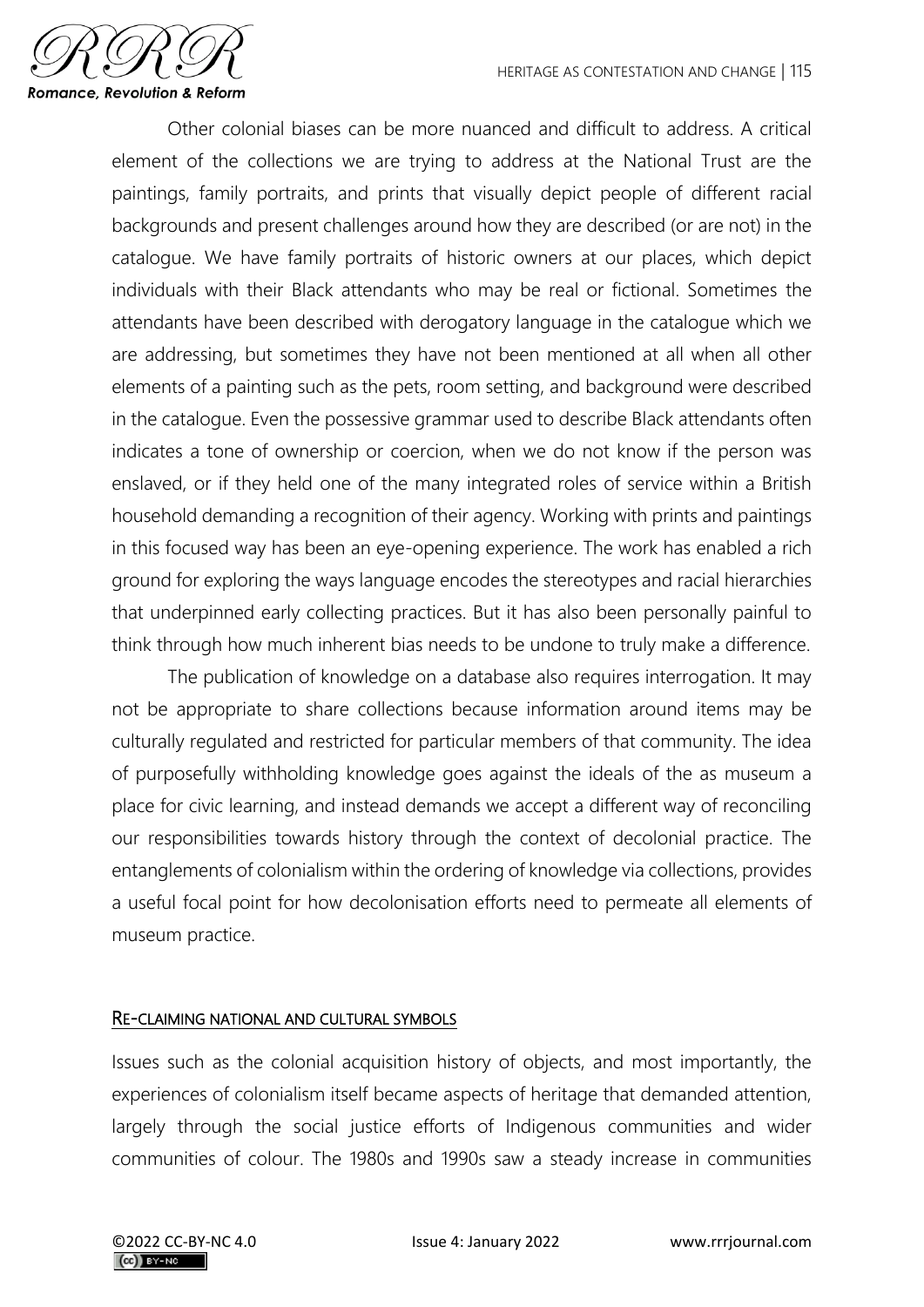

across the Americas, Oceania, and Africa publicly acknowledging their stake in representations of their identity and seeking out greater control over the care of their art and artefacts.<sup>39</sup> The 'othering' and misrepresentation that had occurred for so long in the museum was addressed through protests over sovereignty issues and the struggles to autonomously define cultural identity in connection to the need for greater control and access to the museum as a knowledge resource.

For example, touring exhibition Te M*ā*ori (1984-1987) became a widespread vehicle for prioritising Māori perspectives on taonga M*ā*ori (cultural objects). It provided an international platform that incited a greater focus on the New Zealand government's responsibilities to Māori community rights and sovereignty in relation to land and resources. The issue of control continues to be important for Indigenous cultures finding ways to connect to their cultural heritage by making claims for access to the lost cultural knowledge in museums today. Laurajane Smith describes this work as 'representational politics', where an Indigenous identity carries political weight through assertion of a dissonant identity with opposing values to western ideologies.<sup>40</sup>

It can be said that Indigenous groups feel a different responsibility to objects than western standards implement, and so this can be the first base for understanding how heterogeneous values in the art world can coalesce, but there are limitations. An overemphasis on individuals being defined by their connection to material culture as a central feature of their world perspective and identity is also problematic. There is the potential to confound the material culture/identity connection between Indigenous groups as a marker of unchanging identities one must adhere to in order to be considered 'traditional' or 'authentic'.<sup>41</sup> The meanings and connections that are significant to collections transform and shift with changing socio-political scenarios, changes in location, and like communities, the power of collections are continuously realigned and reshaped.

Of critical importance to the decolonisation discourse today has been the way collecting histories and ownership is often contested by groups who want control or

<sup>&</sup>lt;sup>39</sup> See Ivan Karp, 'Culture and Representation', in *Exhibiting Cultures: The Poetics and politics of* museum display, ed. by Ivan Karp (Washington: Smithsonian Institution Press, 1991), pp. 11-24. <sup>40</sup> L. Smith, p. 295-296.

<sup>&</sup>lt;sup>41</sup> See Clifford; Richard Handler, 'Who Owns the Past?', in *The Politics of Culture*, ed. by Brett William (London: Smithsonian Institution Press, 1991), pp. 63-74.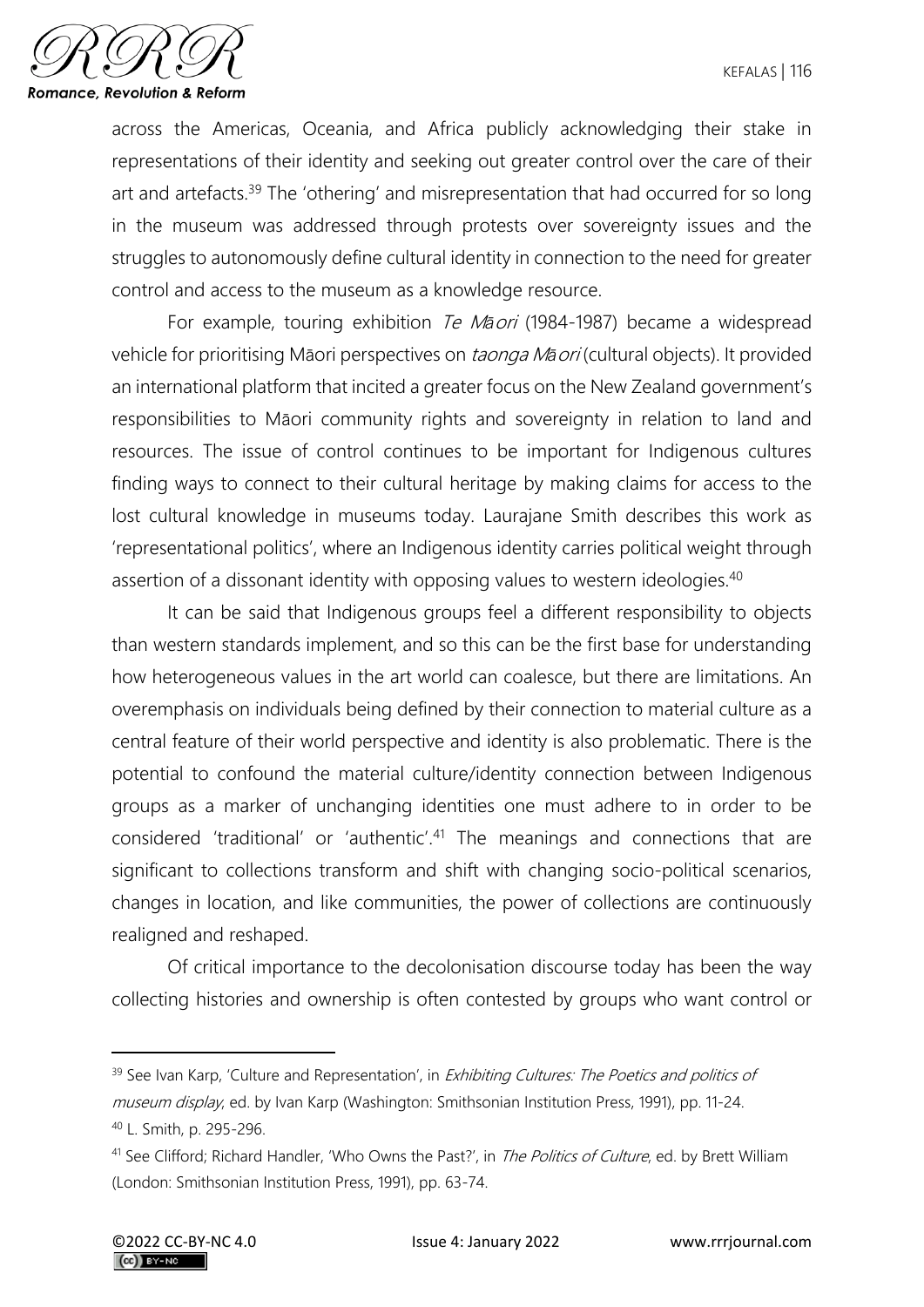

the return of their cultural heritage. The accumulated past experiences of colonialism such as disenfranchisement and dispossession from symbols, cultural practices, and land, are critical for framing museum repatriation and restitution claims today. Repatriation, as the return of cultural patrimony from heritage institutions to an identified owner or collective of people, and restitution, as the return of cultural patrimony taken by theft or illegal means to a nation or government, are active ways that a holding institution can engage with the complex histories of objects and power. After the dispossession of land and home, losses of art and artefacts further alienated communities from their cultural knowledge, familial connections, and identities. Especially in relation to efforts to the repatriate the remains of ancestors, returns can act as a healing process that bridges community losses of memory and enables new cultural meanings.

The idea that art or artefacts could be owned by a collective group is an ideology with origins in Europe. In 1815, when European monarchs called for the return of their art and artefacts after the French Revolution of 1789 and the Napoleonic wars, an alliance of anti-French officials spurred on by ideals of traditional identities for their emergent nationalisms, confirmed the importance of physically having their plundered art and artefacts returned by requesting the restitution of their 'cultural property' from France.<sup>42</sup> At that time, the idea of cultural patrimony and group ownership regarding the rights of western European countries was respected, but all other parts of the world were fair game for the imperial extraction of cultural patrimony.<sup>43</sup>

From Australia and New Zealand to North America, the academic and museological framing of repatriation has been in terms of ownership over property. What is missing has been an acknowledged understanding that the debate itself is framed in western ideologies that are a product of colonialism. The dominant terminology that determines what is important and at stake for museums, such as authenticity, ownership, and preservation are juxtaposed against Indigenous interests in autonomous histories, rights, informed control, and better access to collections. This poses the debate in terms of a fierce divide between the parties involved. Arguments

<sup>&</sup>lt;sup>42</sup> Elazar Barkan, 'Amending Historical Injustices: The Restitution of Cultural Property', in Claiming the Stones/Naming the Bones: Cultural Property and the Negotiation of National and Ethnic Identity, ed. by Elazar Barkan and Ronald Bush (Los Angeles: Getty Research Institute, 2002), pp. 16-50 (p. 18). <sup>43</sup> Barkan, p. 19.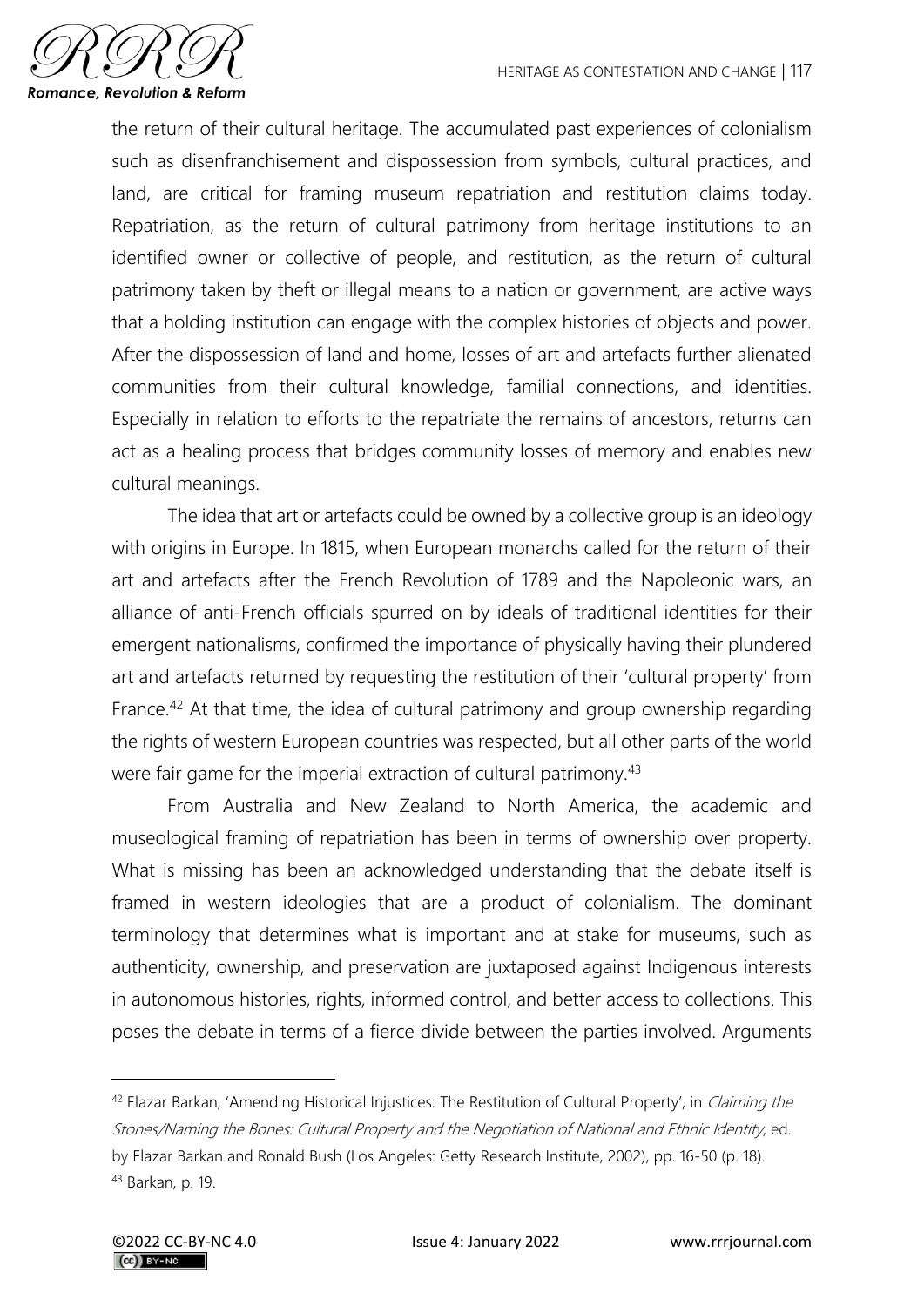

over repatriation using this framework leave little room for finding a workable middle ground. Karen J. Warren suggests that the dispute can be thought of as the need for appropriate guardians over non-renewable resources.<sup>44</sup> The notion of collaborative goals is also important as Indigenous communities have been left out of decisions and information processes since the inception of the museum. What many groups want and have emphatically demanded has been an acknowledgement of their wishes and respect for their authority and cultural knowledge, alongside substantive action to restore their resources.

#### HERITAGE RETURNS IN PRACTICE

In 2017, the National Trust UK received a request for the return of Hinemihi the Māori meeting house from Clandon Park in Surrey, England to New Zealand. For Ngāti Hinemihi, Hinemihi was a powerful woman who lived in the sixteenth century. She is not a legend but a real ancestor who Ngāti Hinemihi count among one of their most powerful matriarchs. In 1880, the Ngāti Hinemihi community were living in Te Wairoa, New Zealand, and their chief Aporo Te Wharekaniwha commissioned Hinemihi, the meeting house which became the embodiment of her spirit, and therefore brought her to life when the house was completed. There is far too much to say about the life of Hinemihi in New Zealand, her time in England, and the continuous connection she has had with her ancestral community during her 129 years in the UK so far, so I will stick to the key points of relevance to this piece.<sup>45</sup>

Supporting Hinemihi's return process was one of my first projects at the National Trust. When Heritage New Zealand made the request to return Hinemihi on behalf of the Tūhourangi Tribal Authority, they offered to broker the creation of replacement Māori meeting house carvings as part of an exchange with Clandon Park. Clandon had been devastated by a fire in 2015 that saw the loss of the mansion and many of its collections. The site was going through a process of assessment and conservation

<sup>44</sup> [Karen J. Warren](https://philpapers.org/s/Karen%20J.%20Warren), 'A philosophical perspective on the ethics and resolution of cultural property issues', in The Ethics of Collecting Cultural Property: Whose Culture? Whose Property?, ed. by Phyllis Mauch Messenger (Albuquerque: University of New Mexico Press, 1999), pp. 1-26.

<sup>&</sup>lt;sup>45</sup> See Eilean Hooper-Greenhill, *Museums and the Interpretation of Visual Culture*, (London: Routledge, 2000), pp. 49-75.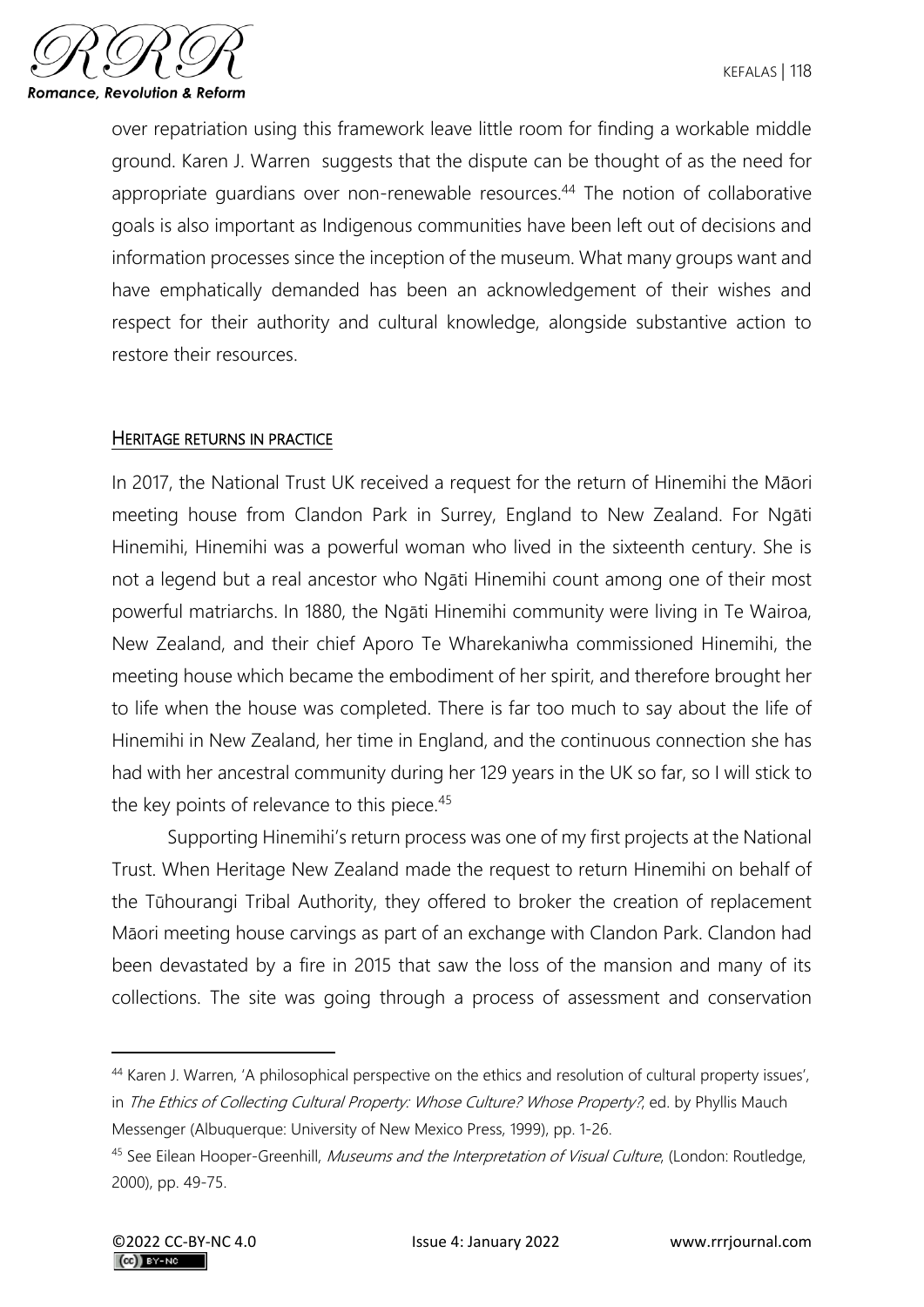

renewal. To take the exchange proposal seriously and to adhere to the western legal systems that codify Hinemihi's significance and value, we commissioned a team of international heritage consultants to help assess the impact an exchange would have for her various communities in the UK and in New Zealand.

On a heritage and cultural register, one of the key significant attributes of Hinemihi was her ongoing use and repair at Clandon with the significant guidance of Māori and Pacific Islander communities over time. We also surveyed wider communities of interest around the potential impacts of an exchange, and most were in support of the idea. This led the National Trust to agree (in-principle) to the exchange of carvings in late 2019. The key elements that contributed to getting approval for this process have all been well-positioned within the sphere of decolonisation work, such as the idea that conservation is the management of continuous change and, therefore, a renewed meeting house at Clandon supports the continuous evolution and journey of Hinemihi. For me personally, it was always clear that Indigenous approaches to renewal, alongside collaboration and community consultation must be weighted more significantly in decision making because what makes collections meaningful are the people and stories around them. This is also relevant to taking reparative actions as a form of honest redress. It would have felt wrong to make a future decision about Hinemihi, a living meeting house of international importance, without taking Māori perspectives into serious account.

The proposal of creating new carvings at Clandon Park while returning Hinemihi to her origin community also presented a great middle ground that addressed the aspects of loss within a western sense of ownership, which the heritage industry has been regulated to minimise. The details of Hinemihi's return and what might come back to the UK are still relevant issues that are being actively defined, which keeps her return status as 'in-principle' until future plans are finalised.

The idea of exchange over repatriation is certainly not easy to replicate when groups want their cultural property or ancestors to return. Hinemihi also represents the special prowess and experience Māori communities have in translating between world views.<sup>46</sup> Nonetheless, for many holding collections, a common fear is that once one

<sup>46</sup> In New Zealand, Māori communities have long been involved in the negotiation of their cultural heritage, with the repatriation of their lands through the Waitangi Tribunal hearings underscoring this history. This process of negotiation continued with the national museum Te Papa Tongarewa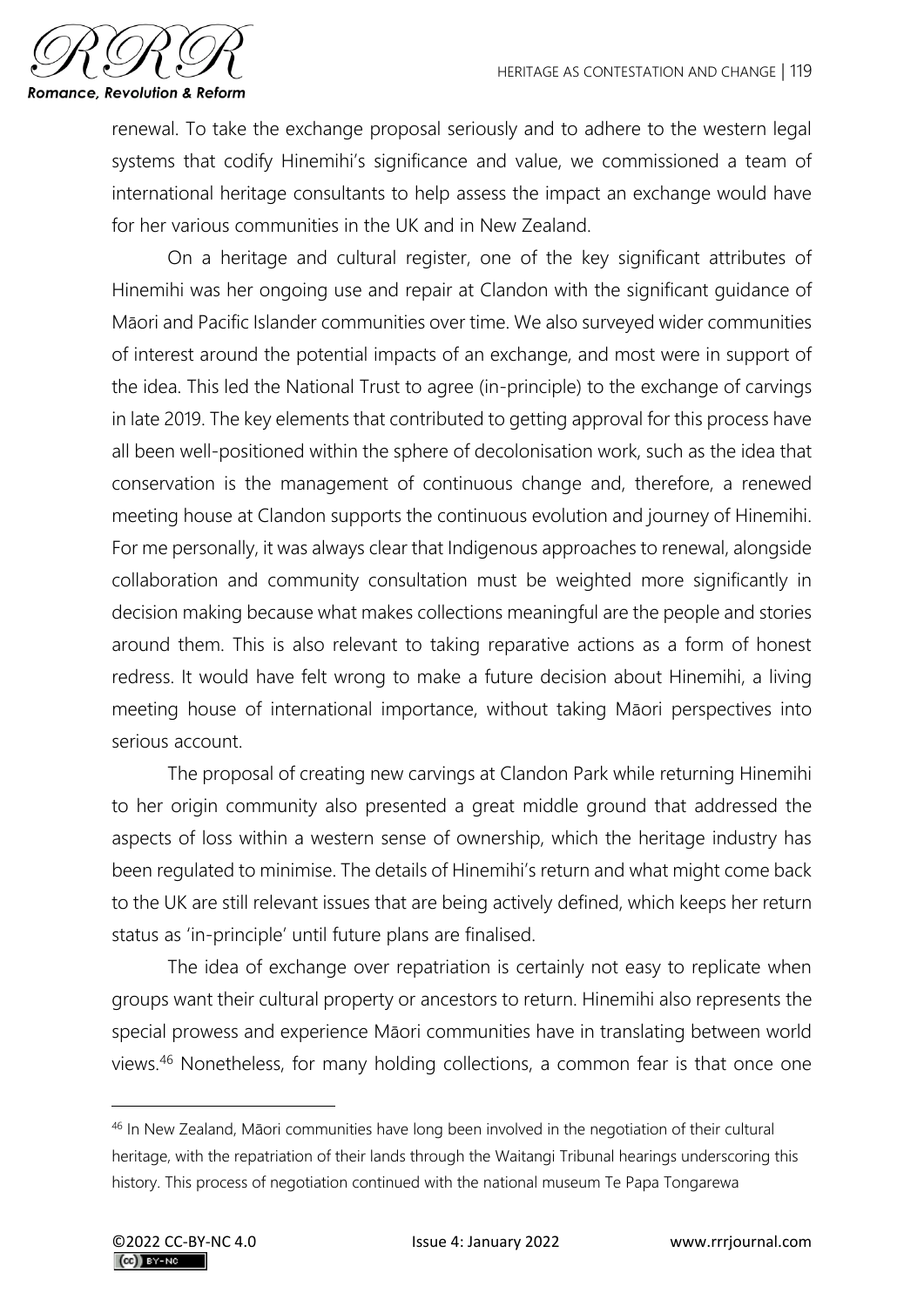

thing is repatriated, the rest of the objects will have to be repatriated. Though this 'floodgate myth' has yet to be an aspect sought by Indigenous groups, the continuation of this fear speaks to the nature of museum identity and established practices where preservation equates to anxiety over loss.<sup>47</sup>

Under Euroamerican law, there is nothing legally binding an institution to return items if the ownership of objects has been established from authorized donor or purchase circumstances. A key legal exception is the Native American Graves Protection and Repatriation Act (NAGPRA). NAGPRA is a United States Federal Law enacted from 1990, where US government agencies and institutions must return sacred items of cultural patrimony and human remains to descendants culturally affiliated with Native American and Native Hawaiian communities. This means that Native American collections have received government mandated and increased attention in some museums in the US. The implementation of NAGPRA demanded a systematic review of what exists, and a shift from classifying collections by nation-state boundaries to the level of federally recognised tribal groupings. This became necessary for the legal repatriation compliance needed to notify groups about the location of their collections.

Control over misappropriated human remains is one of the most evocative issues within repatriation discourse. Skulls, skeletal remains, mummified body parts, and heads taken for anatomical analysis in museums has been equated to the deliberate process of cultural destruction in places like Australia and North America.<sup>48</sup> But these issues are relevant for any marginalised group whose ancestral remains were collected without permission as part of early comparative studies of man. The Herero and Nama populations of Namibia have struggled to have the remains of their direct ancestors repatriated from Germany for many years. In what was considered the first twentiethcentury genocide, soldiers massacred thousands of Indigenous Herero and Nama in response to revolts against German land seizures between 1904-1908. The remains of

spearheading a programme to return Māori human remains home from collections abroad. Some Māori groups, having now satisfied their quest to reconcile lost connections with the land and ancestral human remains, have moved on to claims for significant taonga M*ā*ori (cultural objects) to help strengthen community identities.

 $47$  Laura Peers, 'Repatriation – a gain for science?', Anthropology Today, 20 (2004), 3-4.

<sup>48</sup> Jane Hubert and Cressida Fforde, 'Introduction: the reburial issue in the twenty-first century', in The Dead and their Possessions Repatriation in Principle, Policy and Practice, ed. by Cressida Fforde, Jane Hubert, Paul Turnbull (London: Routledge, 2002), pp. 1-16 (p. 2).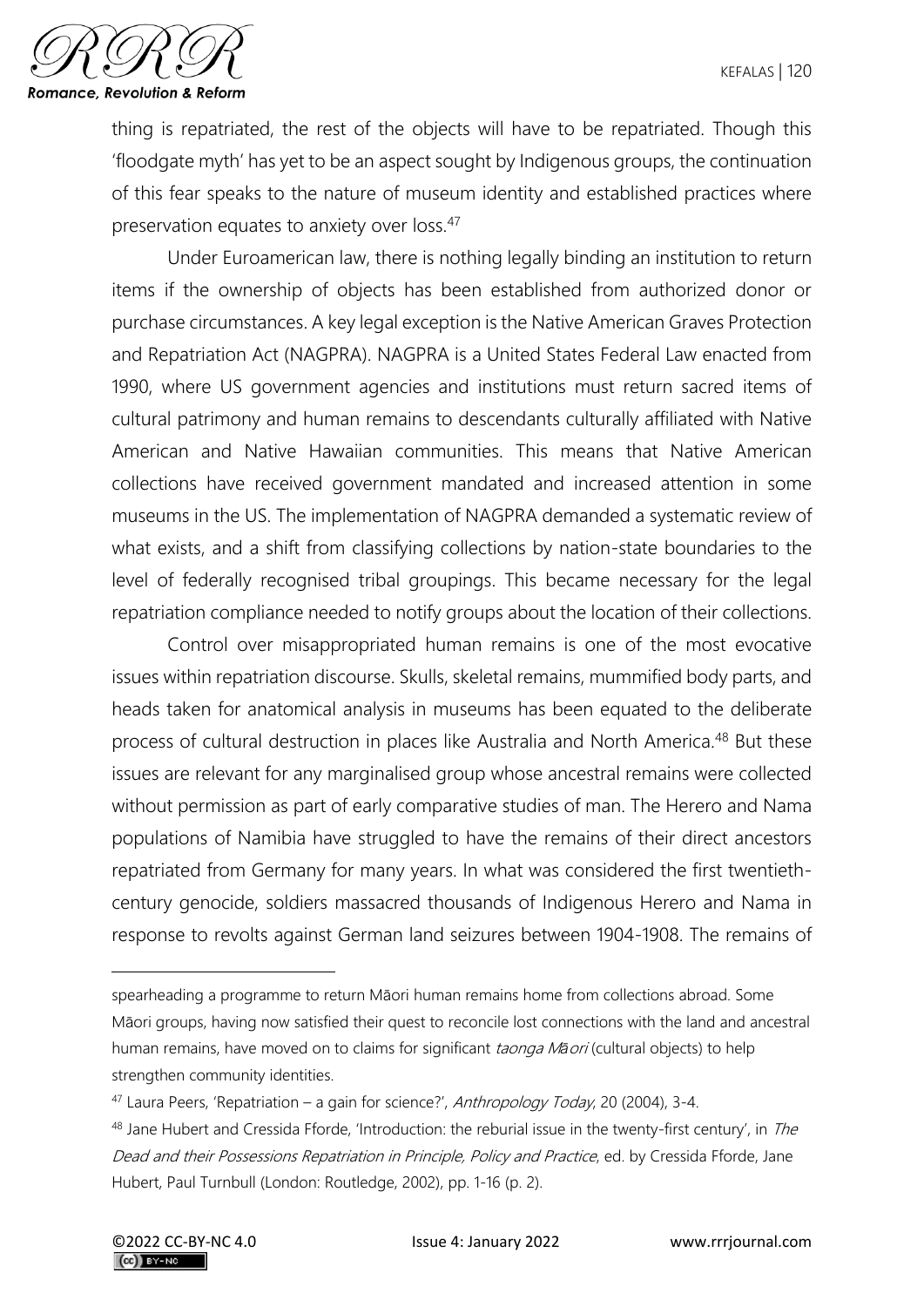

the massacred were taken to German universities, hospitals, and museums, and were subjected to racial experimentation to support theories of white superiority.<sup>49</sup> In 2018, the third repatriation of these remains to Namibia from Germany occurred, with the possibility that more unknown remains still exist in the country.

In 1995, The Griqua National Conference (GNC) began to petition for the return of the remains of their Khoikhoi ancestor Saartjie Baartman, or Sara, from Paris. Baartman had been exhibited nude at the Musee de l'Homme as the 'Hottentot Venus', where audiences would pay to see and touch her body. The exact date of her death is not known but thought to have been in 1815 or 1816. Her remains stayed in Paris until the South African government's negotiations with France enabled her return for reburial in 2002.<sup>50</sup> Mansell Upham, as the Griqua representative at the UN's Working Group of Indigenous Populations in 1996, emphasised that the GNC were frustrated by the process of return for Baartman's remains, and their endeavour was entangled in a conscious effort to attain:

Recognition of aboriginality; representation at all levels of government; traditional leadership-status; the restitution of flagrantly violated treaties; the return of all GRIQUA land usurped by colonial powers but now inherited illegally by the nation-state of South Africa and; compensation for untold suffering, genocide and ethnocide inflicted on the GRIQUA and their KHOISAN ancestors as culturally, linguistically, socially, economically and politically deprived, disempowered and almost decimated aboriginal, autochthonous and indigenous people of southern Africa.<sup>51</sup>

<sup>49</sup> Vilho Amukwaya Shigwedha, 'The return of Herero and Nama bones from Germany: the victims' struggle for recognition and recurring genocide memories in Namibia', in Human Remains in Society Book Subtitle: Curation and Exhibition in the Aftermath of Genocide and Mass-violence, ed. by Jean-Marc Dreyfus and Élisabeth Anstett (Manchester: Manchester University Press, 2016), pp. 197-219. 50 Karen Harvey, 'Baartman, Sara', in ODNB < https://doi.org/10.1093/ref:odnb/73573> [accessed 9

August 2021].

<sup>&</sup>lt;sup>51</sup> Mansell Upham, 'Review of Developments Pertaining to the Promotion and Protection of Human Rights and Fundamental Freedoms of Indigenous People', United Nations Working Group of Indigenous Populations, 14th session, July 1996

[<sup>&</sup>lt;http://cendoc.docip.org/collect/cendocdo/index/assoc/HASH0130/189c5f2e.dir/960307.pdf>](http://cendoc.docip.org/collect/cendocdo/index/assoc/HASH0130/189c5f2e.dir/960307.pdf) [accessed 11 June 2021] (para. 8 of 17).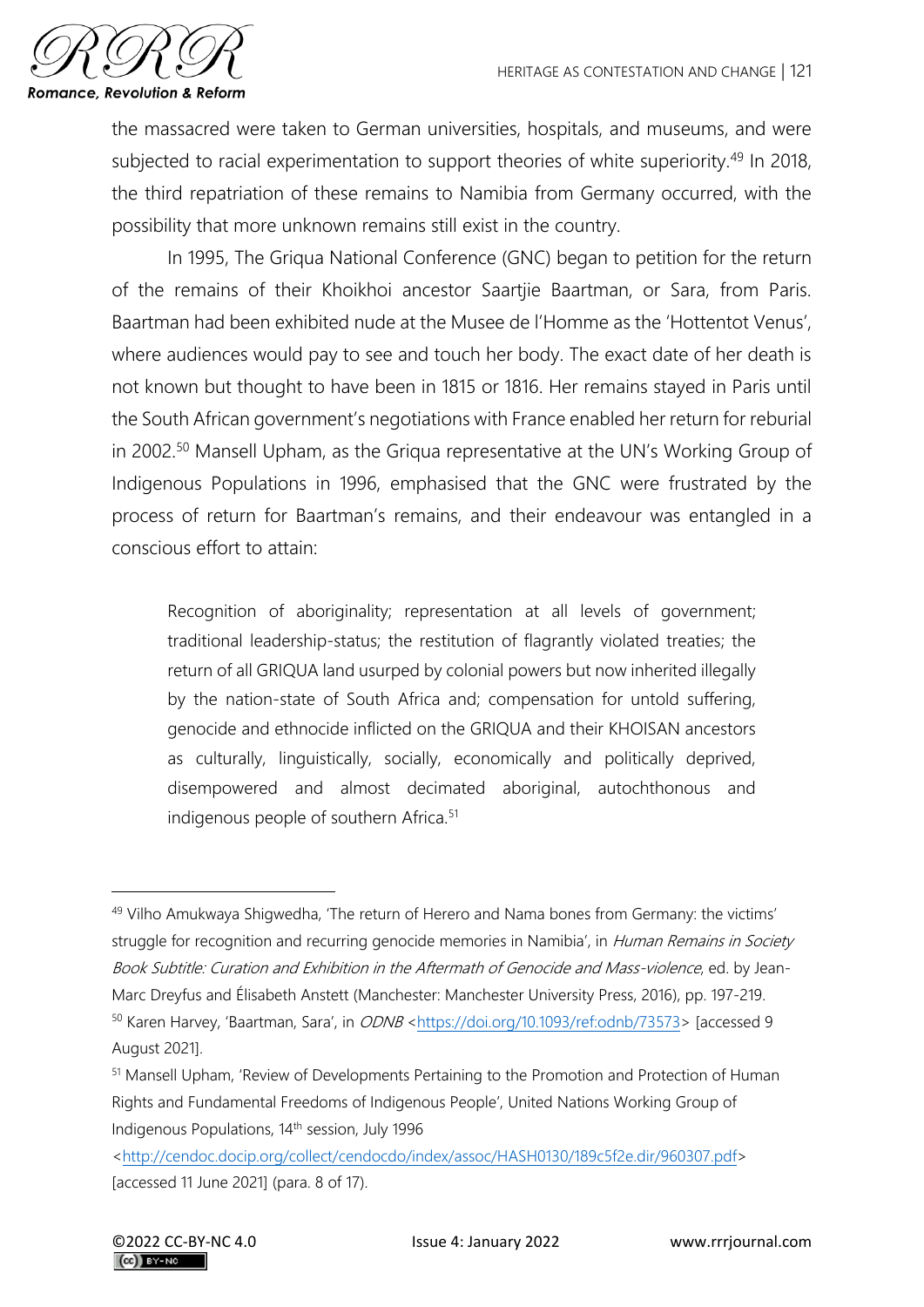

The national politics of South Africa determined that Griqua communities were not Indigenous but instead 'Coloureds', which removed them from governmental decision making around their cultural heritage.<sup>52</sup> Griqua communities have continued to position their identity within an international Indigenous rights framework, in opposition to the idea that their racial identification is correctly aligned within the politics of a postapartheid South Africa.

Political recognition of identity as a way to take up state resources and control historic narratives is inextricably linked with aspects of decolonisation through heritage. The current politico-legal landscape imprints special rights and considerations for communities based on indigeneity as an identity of alterity and difference from colonising nations. But this framework means that some aspects of British colonial expansion and imperialism fall into the cracks of identity politics and globalisation.

Country-based restitution claims that sit outside of Indigenous rights issues, such as Ethiopia's request for the return of royal and religious art from Maqdala by the British army in 1867, continue to find little traction in the UK.<sup>53</sup> That is partly about the legal restrictions around collections held in national repositories, but there is also a lack of recognition that an Indigenous model of alterity as the antithesis of western identity does not work for conversations about colonial spoilation for collections taken through military looting and plunder campaigns across the Africa and Asia.<sup>54</sup> Despite this lack of attention to collections taken by force in museums, as early as 1871 Parliamentary discussions about military prize payment for the removal of Tewodros II's crown and chalice from Maqdala questioned the relevance and need for their extraction. Prime

<sup>52</sup> In South Africa, 'Coloured' was used by the apartheid government to define one of four main racial groups (the others being 'black', 'white' and 'Indian'). Like the other terms, it artificially grouped people of diverse heritage, in this case African, European and Asian. The term still exists but is heavily contested and left to individuals to self-define.

<sup>53</sup> In 1862 Emperor Tewodros II of Ethiopia asked the British government for an alliance and assistance in gaining weapons. After his request went unanswered, he ordered the capture of a group of Europeans, including the British consul. In response, the British mounted an attack on the Emperor's fortress at Maqdala in 1868, resulting in the Emperor committing suicide, the capture of his son and wife, and the looting of royal and treasures by the British from the fortress for sale back to Great Britain. The Ethiopian government has made an official request for the return of the Maqdala treasures from the UK and the request is currently open.

<sup>54</sup> Hicks, p. 24.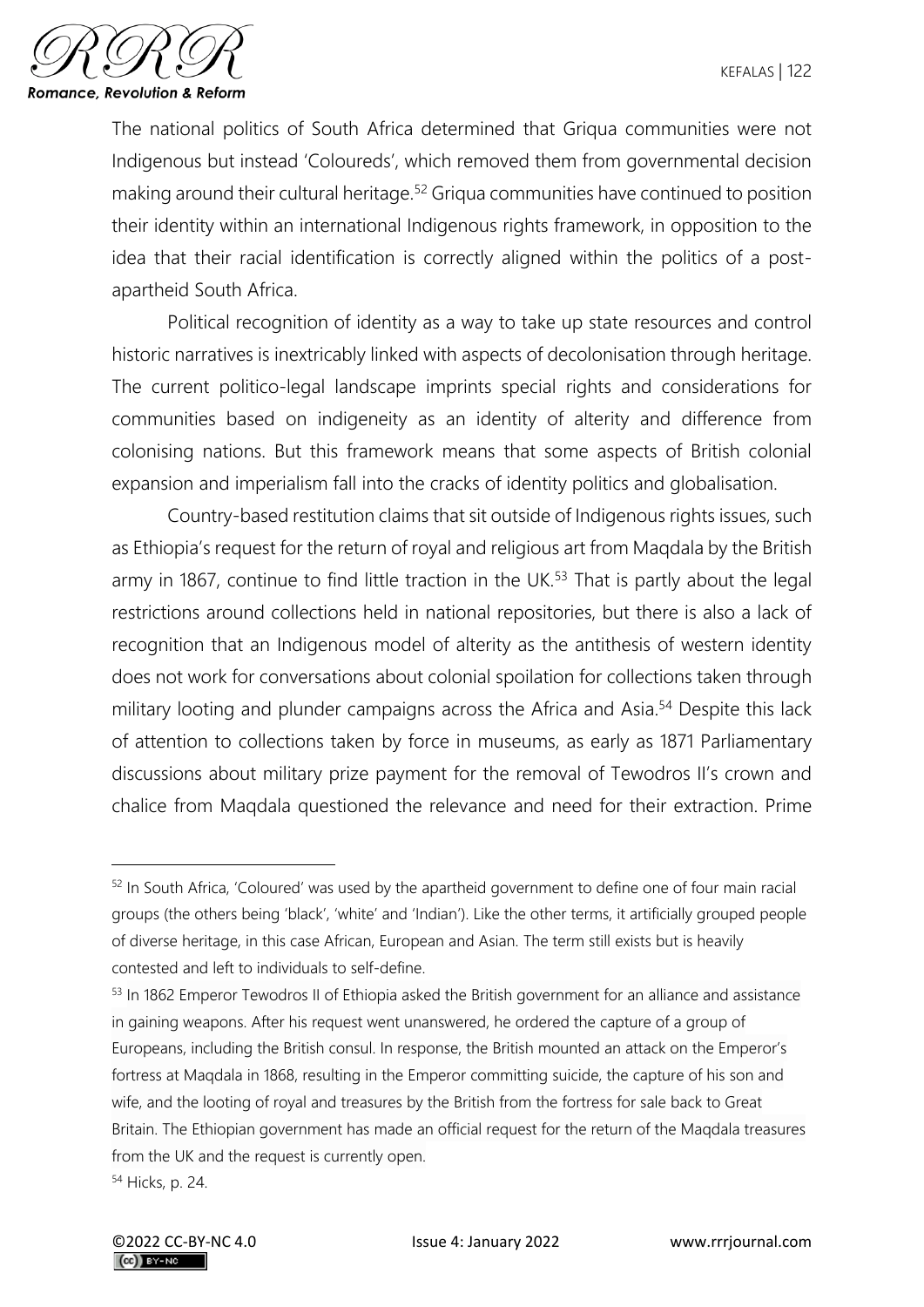

Minister Gladstone acknowledged the importance of these 'sacred and imposing symbols' to the Abyssinians, and it was emphasized that Lord Napier, who led the punitive mission, thought the items 'ought to be held in deposit till they could be returned to Abyssinia'.<sup>55</sup>

Repatriation discussions within the heritage sector have traditionally been overreliant on indigeneity as a framework for understanding and acquiescing to group rights to representation or ownership. This has been a necessary framework, especially in terms of recognition in the UK which sits outside of the settler nations where these issues are present within one's own backyard. Museums have increasingly acknowledged the need for practices that include the voices of wider non-white audiences and marginalised communities whose collections have traditionally been on display, but whose voices have historically been silenced. If we can agree that the museum plays a role in cultural governance and reinforcing national histories, then the marked absence of histories of the enslaved and their descendants, or many other communities of colour underrepresented within heritage narratives, implicitly denies their significance to a country's national story.<sup>56</sup>

The US and the UK have the integrated populations of Black, Asian, and people of colour whose migration, forced or elected, became part of a system of imperial power as well as of the history of these nations. Our indigeneity has been subsumed as we were made citizens of new nation-states. The arguments of authentic and separate cultural identities are no longer afforded to us as our histories, and any injustices that accompanied our integration into the nation, have become an ignored fallout of colonialism and historic slavery. The absence of our perspectives from the AHD in heritage has created an institutionalised invisibility despite the presence of relevant collections in holding institutions.

Repatriation issues are subsets of the larger picture of control sought over language; education; historic narratives; the return of lands for Indigenous communities; as well as the reparations debate for injustices of historic slavery in the US and the Caribbean; or colonial sanctioned genocide and loss of life in places like

<sup>55</sup> Hansard, vol. 207, 30 June 1871[<https://api.parliament.uk/historic-](https://api.parliament.uk/historic-hansard/commons/1871/jun/30/motion-for-an-address)

[hansard/commons/1871/jun/30/motion-for-an-address>](https://api.parliament.uk/historic-hansard/commons/1871/jun/30/motion-for-an-address) [accessed 29 July 2021].

<sup>&</sup>lt;sup>56</sup> Tony Bennett, The Birth of the Museum: History, Theory, Politics, (London: Routledge, 1995), p. 21; L. Smith 2006, p. 197.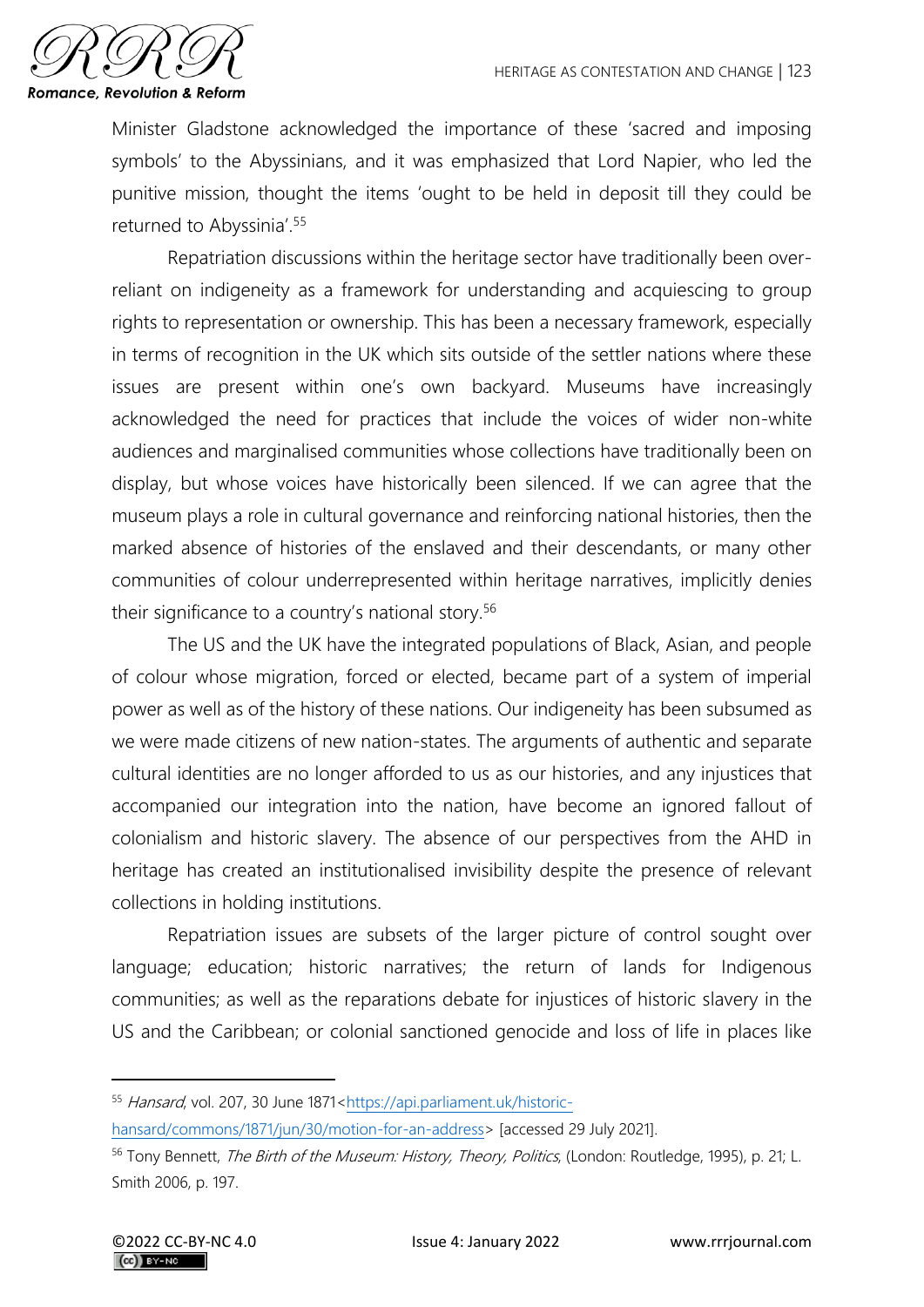

Namibia.<sup>57</sup> The ability to control symbolic or hereditary heritage continues to be an important part of political negotiations of legitimacy.<sup>58</sup> Colonialism and racism are intertwined, and there is still so much work to do to redress historic injustices.

## KEY PRACTICES OF DECOLONISATION AND ANTI-RACISM, IN SUMMARY

The absence of Black community representation in heritage has long been critiqued through contemporary art and social activism. The prominence of the Black Lives Matter movement in the UK rightly focused on the public monuments and art of the nation. We have been celebrating the intrinsic value of public statuary for so long, that we have ignored the violent histories connected to the figures represented and events commemorated. As sanctioned monuments to national history, we have also forgotten to question the intentionality behind the creation of the public statuary that surrounds us. Neglecting to question the rationale behind symbols and the histories we tell distances us from the people affected by colonisation – whether through time, physical distance, or the clouded nostalgia of a sanitised history – and this distancing has real consequences.

The statue of Tory statesman Henry Dundas was erected in Edinburgh between 1821 and 1823 in a post-Union era of British history when commemorative statues were created to promote cultural nationalism.<sup>59</sup> Even at the time of the monument's construction, Dundas was an unpopular figure who introduced 'gradual' instead of 'immediate' abolition to William Wilberforce's 1792 motion to abolish slavery and was impeached for the misuse of naval funds. Dundas' movement of gradual abolition was not a humanitarian effort, nor did it acknowledge the people affected by slavery as equals deserving their freedom. Instead, the abolition position was mainly concerned with economic prosperity and trade for Britain. Continued over-simplification and sanitisation of the abolition narrative allays the direct responsibility of the British nation

 $57$  In June 2021, Germany officially apologised and pledged €1.1 billion to Namibia in reparations for the colonial genocide in Namibia.

<sup>58</sup> L. Smith, p. 295.

<sup>59</sup> Clarisse Godard Desmarest, 'The Melville Monument and the Shaping of the Scottish Metropolis', Architectural History, 61 (2018), 105-130 (p. 105, p. 125).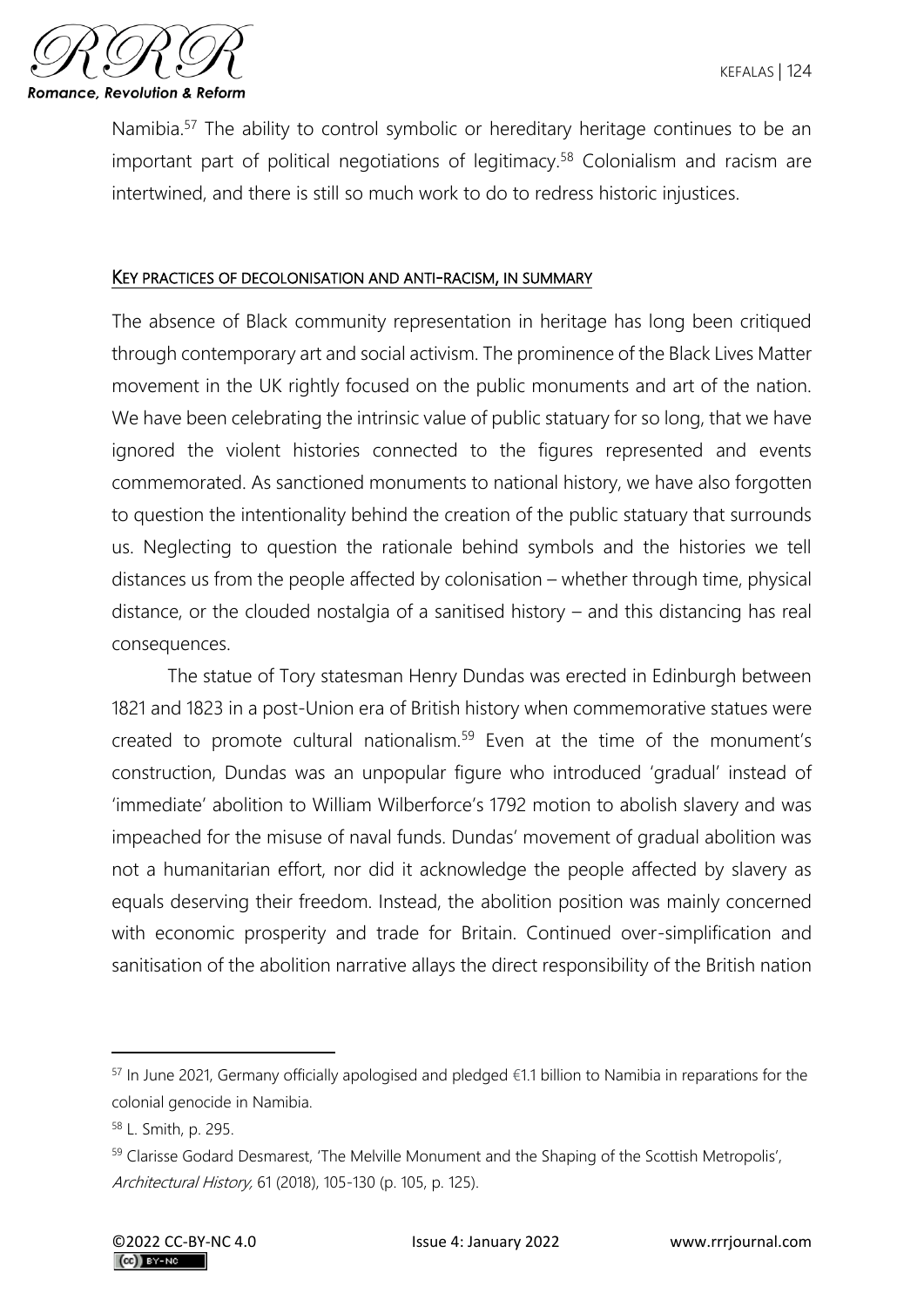

in the slave trade, and very infrequently looks at the prolonged consequences on the lives of enslaved individuals.

Heritage organisations with a focus on caring for places and collections have begun to consult with the full diversity of people and communities they claim to represent. This consultation practice with key audiences is often glossed as community engagement work or collaboration, but it is important to recognise that the groups are often communities of colour because we have historically not included their perspectives or personal understandings of collections' significance. Decolonising practice means more than sourcing valuable information about lived experience from volunteer community groups. It requires sharing power and inviting communities to speak for themselves through diverse interpretation, revealing how multiple perspectives can co-exist. It is also vital that people providing the expertise and generosity of their knowledge are renumerated. We cannot fall into another exploitative situation by failing to acknowledge the power and impact behind harvesting the intellectual and emotional labour of communities of colour.

Also related to the legacies of racism is the continued lack of diversity that affects the heritage workforce and the makeup of our audiences. But diversification is not the same as decolonisation. Diversification is about understanding the requirement for diverse perspectives and opinions in the workplace so that no one must stand as the lone spokesperson for their identity, which inevitably leads to emotional exhaustion.

The heritage sector has been aware of the call for decolonisation for so many years, that even the idea of writing an article about decolonisation seemed redundant. However, I would say two key things have been illuminated to me through writing this piece. All work to communicate history is inherently partial, subject to the biases of those involved in the process of writing it, presenting it, or remembering it. No presentation of history will be free of contestation. But accepting the inevitable contestation is partly about how the heritage machine works. Negotiating between views, consensus building, and managing change is a taxing commitment that must be mediated as an understanding of the changing world around us.

I have also come to realise that the repercussions of colonialism are so widespread and deep that it is easy to lose sight of what needs to be addressed. Decolonisation is a practice without a finale. A refreshed demand for greater representation and for organisations to become anti-racist raises the bar of expectation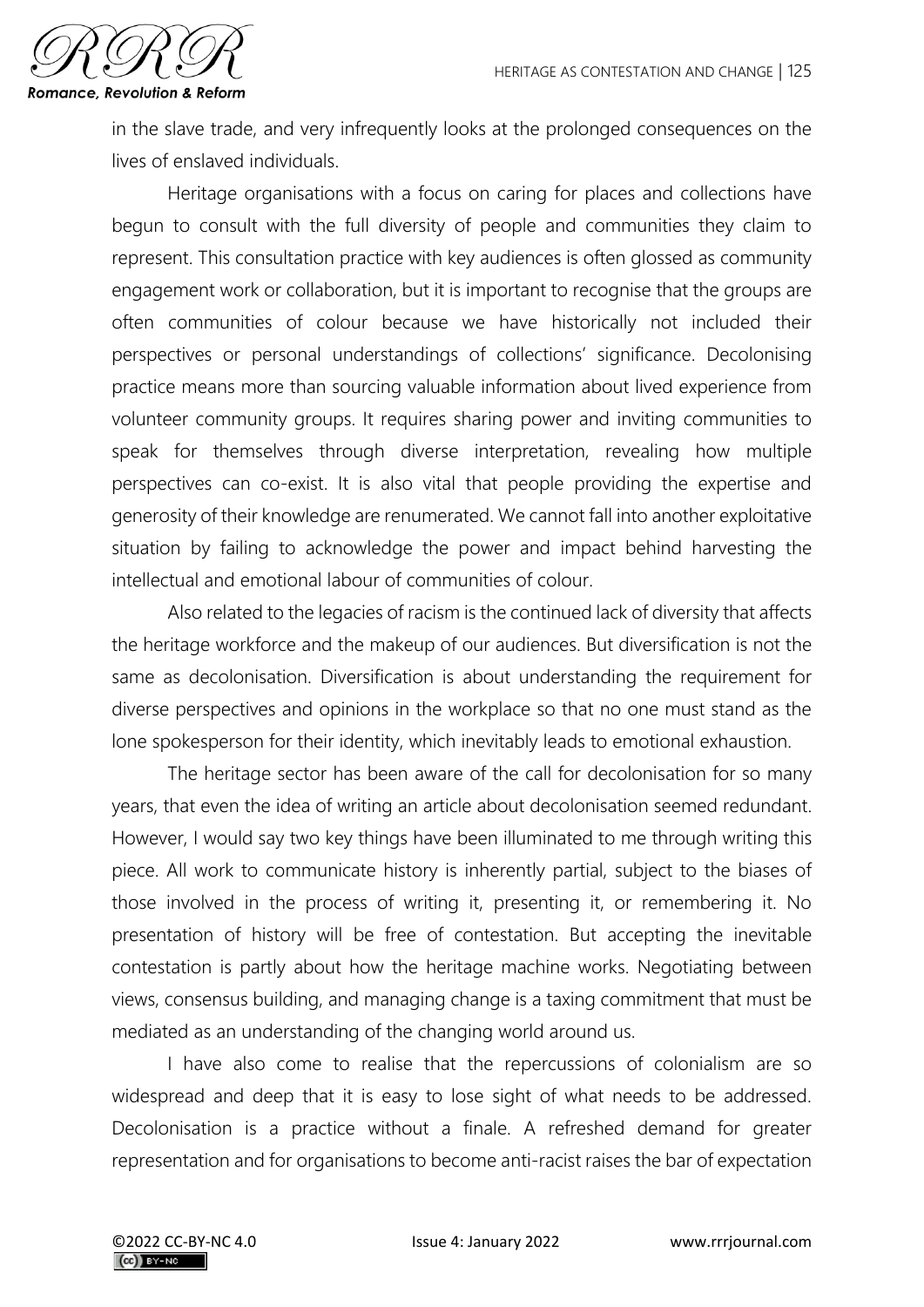

that requires those in the field to challenge their personal experiences, education, and perceptions, particularly around racism. Anti-racism does not displace the need for decolonial practices. It is an important call to action as a focused way of understanding that racism is a socially constructed inequality that has been reinforced by colonialism, and it not solely the product of colonialism. This means that negotiating representations of identity through heritage has value for affecting the normative ways of thinking about whose history is communicated and examining the power dynamics that have inhibited more inclusive perspectives. History and heritage will continue to be contested. In order to move beyond traditional historic narratives, it becomes incumbent on heritage institutions to recognise the value of the diverse groups and communities who challenge us. This effort will help us re-inscribe marginalised histories and awareness into our heritage practice.

# ❖ ❖ ❖

## **BIBLIOGRAPHY**

Alberti, Samuel J.M.M., 'Owning and Collecting Natural History Objects in Nineteenth-Century Britain', in From Public to Private: Natural History Collections and Museums, ed. by Marco Beretta (Sagamore Beach, MA: Science History Publications, 2005), pp. 141- 154

Anderson, Benedict, Imagined Communities: reflections on the origin and spread of nationalism (London: Verso, 1991)

- Barkan, Elazar, 'Amending Historical Injustices: The Restitution of Cultural Property', in Claiming the Stones/Naming the Bones: Cultural Property and the Negotiation of National and Ethnic Identity, ed. by Elazar Barkan and Ronald Bush (Los Angeles: Getty Research Institute, 2002), pp. 16-50
- Bennett, Tony, The Birth of the Museum: History, Theory, Politics, (London: Routledge, 1995)

Berger, John, and others, *Ways of Seeing* (London: Penguin Book, 1972)

- Chapman, William Ryan, 'Arranging Ethnology: A.H.L.F. Pitt Rivers and the Typological Tradition', in Objects and Others: Essays on Museums and Material Culture, ed. by G.W. Stocking (Madison: University of Wisconsin Press, 1985), pp. 15-48
- Clifford, James, The Predicament of Culture: Twentieth-Century Ethnography, Literature, and Art (London: Harvard University Press, 1988)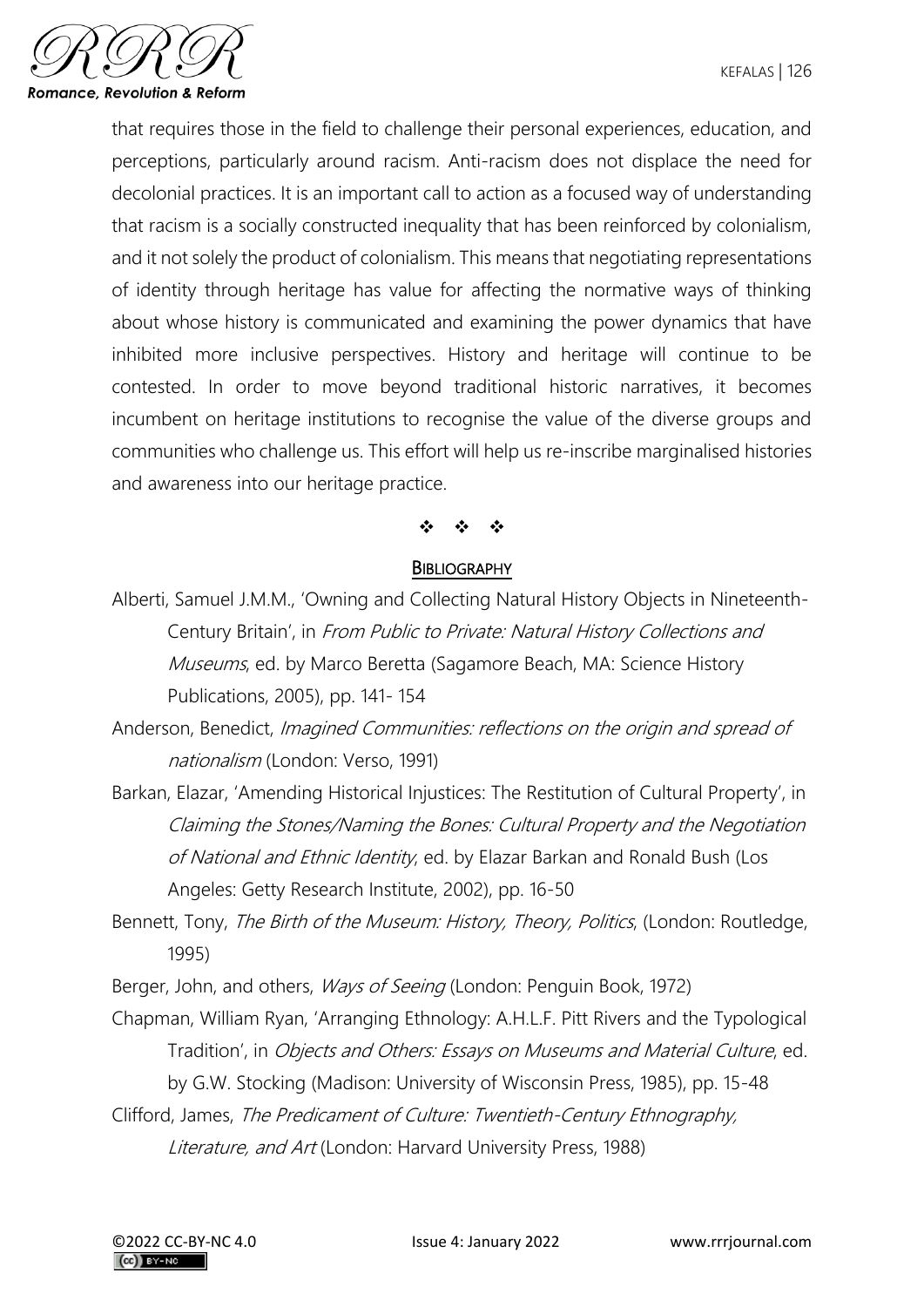

- Desmarest, Clarisse Godard, 'The Melville Monument and the Shaping of the Scottish Metropolis', Architectural History, 61 (2018), pp. 105-130
- Edwards, Elizabeth, Chris Gosden and Ruth B. Phillips, Sensible objects: colonialism, museums, and material culture (Oxford: Berg, 2006)
- Fforde, Cressida, 'Collection, repatriation and identity', in The Dead and their Possessions Repatriation in Principle, Policy and Practice ed. by Cressida Fforde, Jane Hubert, Paul Turnbull (London: Routledge, 2002), pp. 25-46
- Glass, Aaron, 'Return to Sender', Journal of Material Culture, 9 (2004), pp. 115-139
- Handler, Richard, 'Who Owns the Past?', in *The Politics of Culture*, ed. by Brett William (London: Smithsonian Institution Press, 1991), pp. 63-74
- Hewison, Robert, The Heritage Industry: Britain in a climate of decline (London: Methuen, 1987)
- Hicks, Dan, The Brutish Museums: the Benin Bronzes, colonial violence and cultural restitution (London: Pluto Press, 2020)
- Hooper-Greenhill, Eilean, Museums and the Interpretation of Visual Culture (London: Routledge, 2000)
- Hubert, Jane and Cressida Fforde, 'Introduction: the reburial issue in the twenty-first century', in The Dead and their Possessions Repatriation in Principle, Policy and Practice, ed. by Cressida Fforde, Jane Hubert, Paul Turnbull (London: Routledge, 2002), pp. 1-16
- Impey, Oliver and Arthur MacGregor, 'Introduction', in The Origins of Museums: The Cabinet of Curiosities in Sixteenth- and Seventeenth-Century Europe, ed. by Oliver Impey and Arthur MacGregor (Oxford: Clarendon Press, 1985), pp. 1-4
- Karp, Ivan, 'Culture and Representation', in *Exhibiting Cultures: The Poetics and* politics of museum display, ed. by Ivan Karp (Washington: Smithsonian Institution Press, 1991) pp. 11-24
- MacGregor, Arthur, 'The Cabinet of Curiosities in Seventeenth-Century Britain', in The Origins of Museums: The Cabinet of Curiosities in Sixteenth- and Seventeenth, ed. by Oliver Impey and Arthur MacGregor (Oxford: Clarendon Press, 1985), pp. 147-158
- ⸺, Curiosity and Enlightenment: Collectors and Collections from the Sixteenth to the Nineteenth Century (New Haven: Yale University Press, 2007)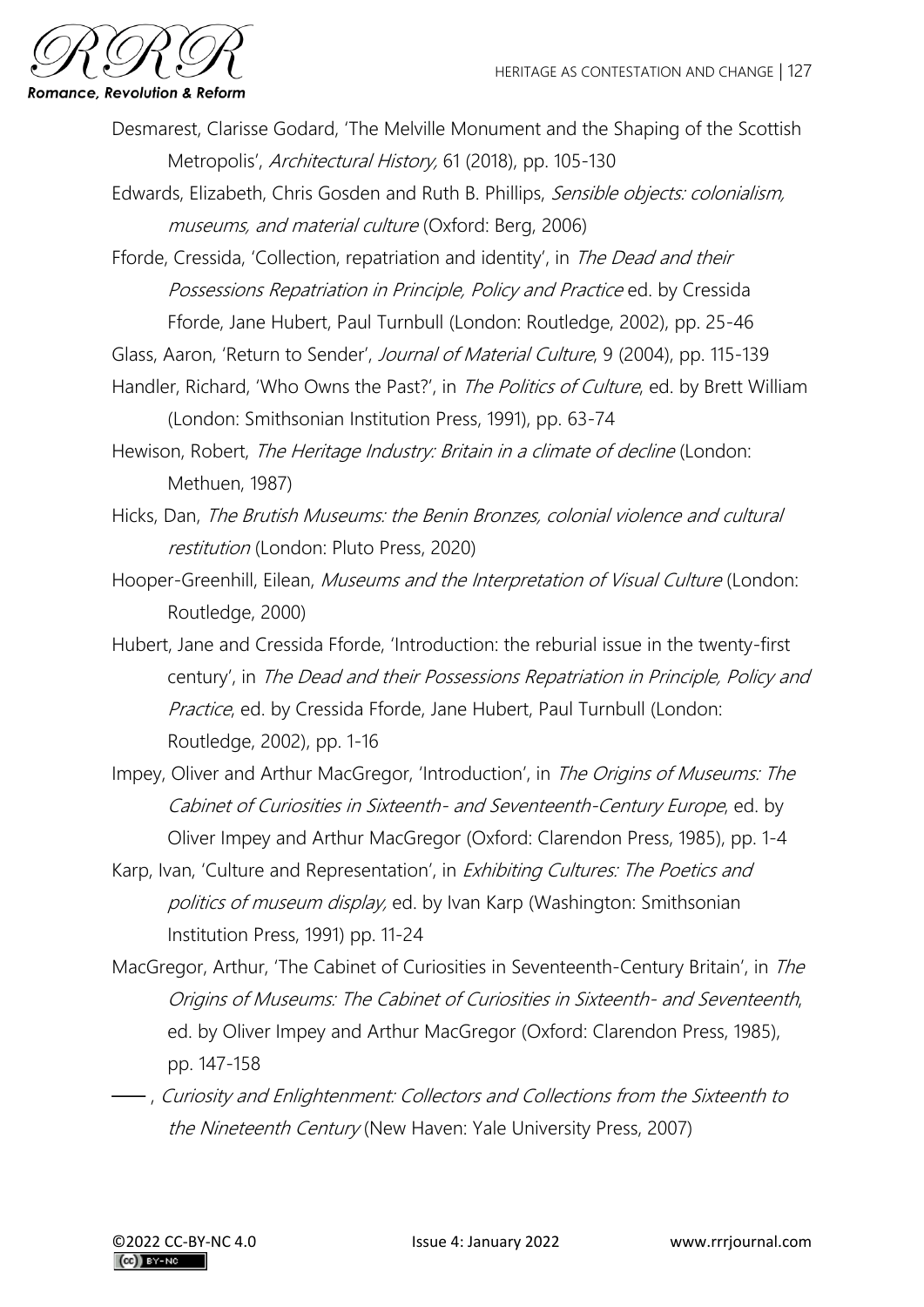- Nora, Pierre, 'Between Memory and History: Les Lieux de Mémoire', Representations, 26 (1989), pp. 7-24
- The Origins of Museums: The Cabinet of Curiosities in Sixteenth- and Seventeenth-Century Europe, ed. by Oliver Impey and Arthur MacGregor (Oxford: Clarendon Press, 1985)
- Peers, Laura, 'Repatriation a gain for science?', Anthropology Today, 20 (2004), pp. 3-4
- Shigwedha, Vilho Amukwaya, 'The return of Herero and Nama bones from Germany: the victims' struggle for recognition and recurring genocide memories in Namibia', in Human Remains in Society Book Subtitle: Curation and Exhibition in the Aftermath of Genocide and Mass-violence, ed. by Jean-Marc Dreyfus and Élisabeth Anstett (Manchester: Manchester University Press, 2016), pp. 197- 219
- Smith, Laurajane, Uses of Heritage (London: Routledge, 2006)
- Stocking, G.W., 'Essays on Museums and Material Culture', in *Objects and Others:* Essays on Museums and Material Culture, ed. by G.W. Stocking (Madison: University of Wisconsin Press, 1985), pp. 3-14
- Thomas, Nicholas, The Return of Curiosity: What Museums are Good For in the 2<sup>pt</sup> Century, (London: Reaktion, 2016)
- Tosi, Alessandro, 'Wunderkammer vs. Museum? Natural History Collecting During the Renaissance', in From Public to Private: Natural History Collections and Museums, ed. by Marco Beretta, (Sagamore Beach, MA: Science History Publications, 2005), pp. 41-58
- Tuck, Eve and K. Wayne Yang, 'Decolonization is not a metaphor', Decolonization: Indigeneity, Education & Society, 1 (2012), pp. 1-40
- Warren, Karen J., 'A philosophical perspective on the ethics and resolution of cultural property issues', in The Ethics of Collecting Cultural Property: Whose Culture? Whose Property?, ed. by Phyllis Mauch Messenger (Albuquerque: University of New Mexico Press, 1999), pp. 1-26
- Wright, Patrick, On Living in an Old Country: The National Past in Contemporary Britain (Oxford: Oxford University Press, 1985)

❖ ❖ ❖